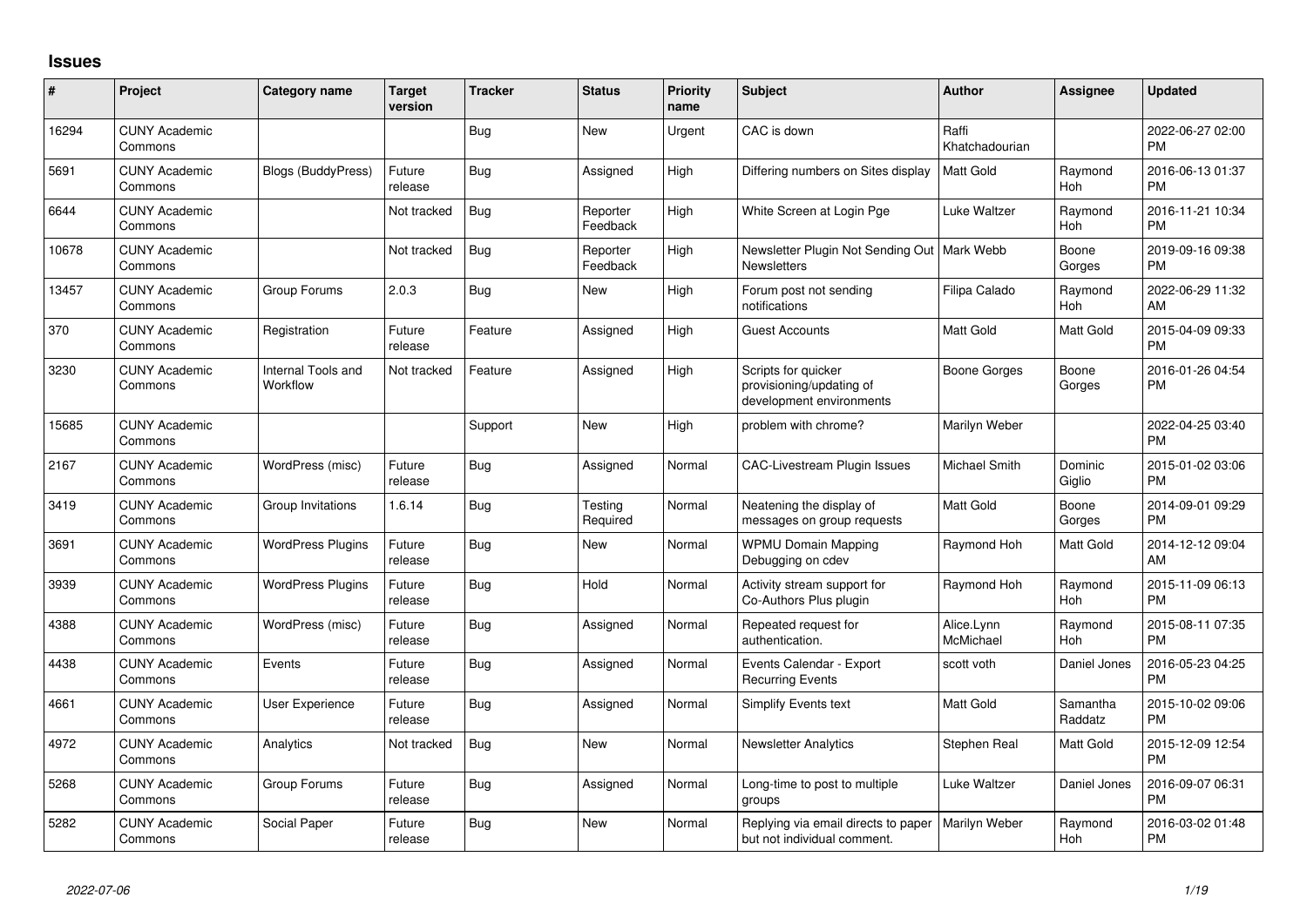| #    | Project                         | <b>Category name</b>       | <b>Target</b><br>version | <b>Tracker</b> | <b>Status</b>        | Priority<br>name | Subject                                                                                   | Author              | <b>Assignee</b>     | <b>Updated</b>                |
|------|---------------------------------|----------------------------|--------------------------|----------------|----------------------|------------------|-------------------------------------------------------------------------------------------|---------------------|---------------------|-------------------------------|
| 5317 | <b>CUNY Academic</b><br>Commons | Group Blogs                | Not tracked              | <b>Bug</b>     | Reporter<br>Feedback | Normal           | Notifications of New Post Didn't<br>Come                                                  | Luke Waltzer        | Samantha<br>Raddatz | 2016-03-21 10:41<br><b>PM</b> |
| 5488 | <b>CUNY Academic</b><br>Commons | Social Paper               | Future<br>release        | <b>Bug</b>     | New                  | Normal           | Add a "last edited by" field to<br>Social Paper group directories                         | <b>Boone Gorges</b> |                     | 2016-04-21 10:05<br><b>PM</b> |
| 5827 | <b>CUNY Academic</b><br>Commons | <b>Public Portfolio</b>    | Future<br>release        | <b>Bug</b>     | Assigned             | Normal           | Academic Interests square bracket<br>links not working                                    | scott voth          | Chris Stein         | 2016-08-11 11:59<br><b>PM</b> |
| 6671 | <b>CUNY Academic</b><br>Commons | Reply By Email             | Not tracked              | <b>Bug</b>     | Assigned             | Normal           | "Post too often" RBE error<br>message                                                     | <b>Matt Gold</b>    | Raymond<br>Hoh      | 2016-11-11 09:55<br>AM        |
| 6755 | <b>CUNY Academic</b><br>Commons | WordPress (misc)           | Future<br>release        | <b>Bug</b>     | New                  | Normal           | Cannot Deactivate Plugin                                                                  | Laura Kane          |                     | 2016-11-16 01:12<br><b>PM</b> |
| 6995 | <b>CUNY Academic</b><br>Commons | Home Page                  | Not tracked              | <b>Bug</b>     | Assigned             | Normal           | member filter on homepage not<br>working                                                  | <b>Matt Gold</b>    | Raymond<br>Hoh      | 2016-12-11 09:46<br><b>PM</b> |
| 7022 | <b>CUNY Academic</b><br>Commons | Announcements              | Future<br>release        | <b>Bug</b>     | New                  | Normal           | Sitewide announcements should<br>be displayed on, and dismissable<br>from, mapped domains | <b>Boone Gorges</b> | Boone<br>Gorges     | 2018-03-22 10:18<br>AM        |
| 7663 | <b>CUNY Academic</b><br>Commons | Social Paper               | Future<br>release        | <b>Bug</b>     | New                  | Normal           | Social Paper notifications not<br>formatted correctly on secondary<br>sites               | <b>Boone Gorges</b> | Boone<br>Gorges     | 2018-04-16 03:52<br><b>PM</b> |
| 7928 | <b>CUNY Academic</b><br>Commons | Group Forums               | Not tracked              | <b>Bug</b>     | <b>New</b>           | Normal           | Duplicate Forum post                                                                      | Luke Waltzer        | Raymond<br>Hoh      | 2017-04-11 09:27<br><b>PM</b> |
| 7981 | <b>CUNY Academic</b><br>Commons | Social Paper               | Future<br>release        | <b>Bug</b>     | New                  | Normal           | Social Paper comments should not   Luke Waltzer<br>go to spam                             |                     | Boone<br>Gorges     | 2018-04-16 03:52<br><b>PM</b> |
| 8440 | <b>CUNY Academic</b><br>Commons | Onboarding                 | Not tracked              | <b>Bug</b>     | New                  | Normal           | Create Test Email Accounts for<br><b>Onboarding Project</b>                               | Stephen Real        | Stephen Real        | 2017-08-01 09:49<br><b>PM</b> |
| 8991 | <b>CUNY Academic</b><br>Commons | Reply By Email             | Not tracked              | <b>Bug</b>     | Hold                 | Normal           | RBE duplicate email message<br>issue                                                      | Matt Gold           | Raymond<br>Hoh      | 2018-02-18 08:53<br><b>PM</b> |
| 9060 | <b>CUNY Academic</b><br>Commons | Commons In A Box           | Not tracked              | Bug            | Hold                 | Normal           | Problems with CBox image library<br>upload                                                | Lisa Rhody          | Raymond<br>Hoh      | 2018-01-10 03:26<br><b>PM</b> |
| 9289 | <b>CUNY Academic</b><br>Commons | <b>WordPress Plugins</b>   | Future<br>release        | <b>Bug</b>     | Reporter<br>Feedback | Normal           | Email Users Plugin                                                                        | Laurie Hurson       | Boone<br>Gorges     | 2018-10-24 12:34<br><b>PM</b> |
| 9346 | <b>CUNY Academic</b><br>Commons | WordPress (misc)           | Not tracked              | Bug            | New                  | Normal           | Clone cetls.bmcc.cuny.edu for<br>development                                              | Owen Roberts        | Raymond<br>Hoh      | 2018-03-06 05:35<br><b>PM</b> |
| 9515 | <b>CUNY Academic</b><br>Commons | <b>WordPress Plugins</b>   | Not tracked              | <b>Bug</b>     | Reporter<br>Feedback | Normal           | Text to Speech plugin - "More<br>Slowly" checkbox not working                             | scott voth          | Boone<br>Gorges     | 2018-06-13 02:26<br>PM        |
| 9835 | <b>CUNY Academic</b><br>Commons | Group Forums               | Future<br>release        | <b>Bug</b>     | Assigned             | Normal           | add a "like" function?                                                                    | Marilyn Weber       | Erik Trainer        | 2018-06-05 01:49<br><b>PM</b> |
| 9926 | <b>CUNY Academic</b><br>Commons | <b>WordPress Plugins</b>   | Future<br>release        | <b>Bug</b>     | New                  | Normal           | twitter-mentions-as-comments<br>cron jobs can run long                                    | Boone Gorges        | Boone<br>Gorges     | 2018-10-24 12:34<br>PM        |
| 9979 | <b>CUNY Academic</b><br>Commons | <b>Email Notifications</b> | Not tracked              | <b>Bug</b>     | Reporter<br>Feedback | Normal           | Reports of slow email activation<br>emails                                                | Matt Gold           | Boone<br>Gorges     | 2018-08-29 09:40<br><b>PM</b> |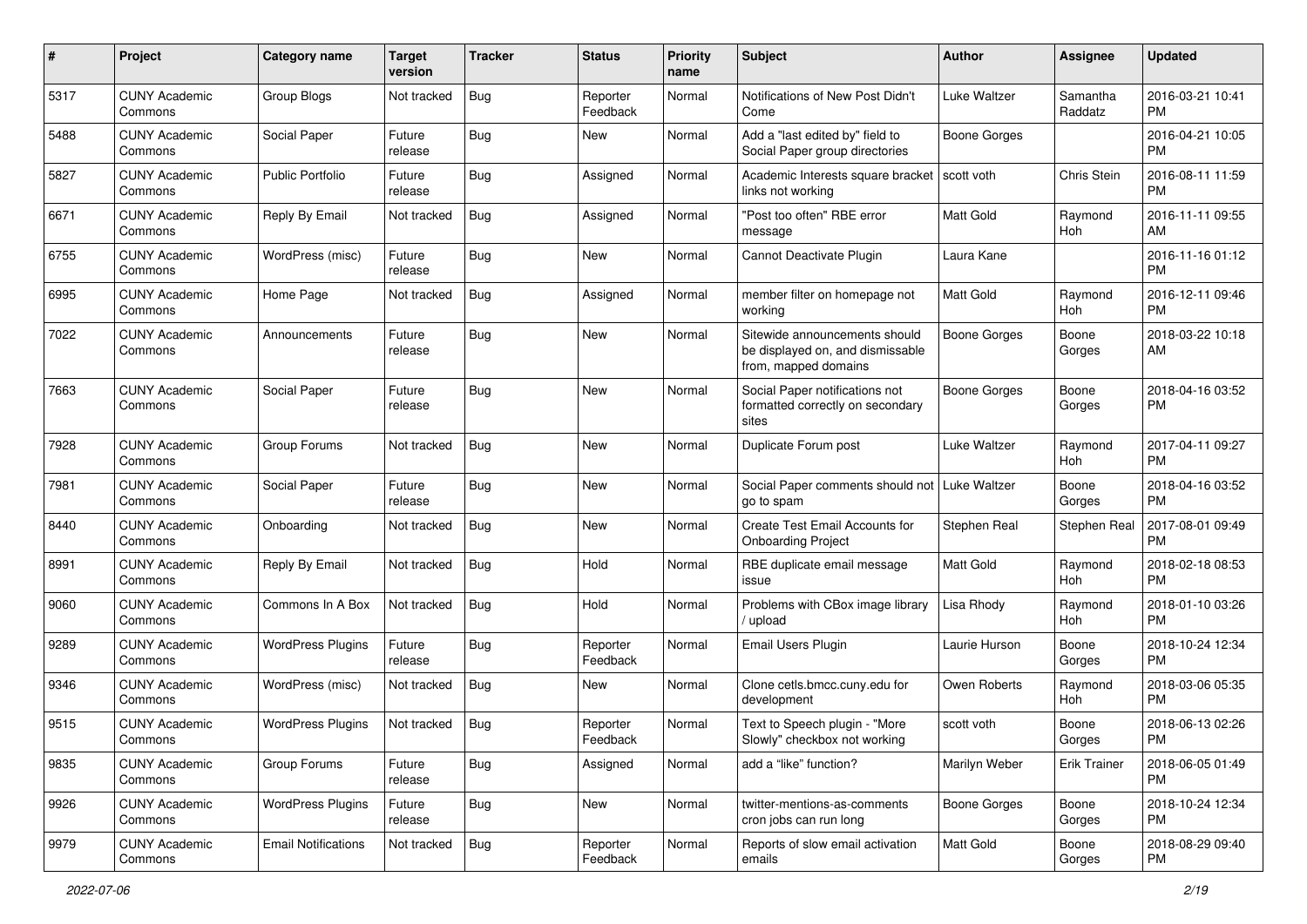| #     | Project                         | <b>Category name</b>     | <b>Target</b><br>version | <b>Tracker</b> | <b>Status</b>        | Priority<br>name | <b>Subject</b>                                                                                               | <b>Author</b>       | Assignee              | <b>Updated</b>                |
|-------|---------------------------------|--------------------------|--------------------------|----------------|----------------------|------------------|--------------------------------------------------------------------------------------------------------------|---------------------|-----------------------|-------------------------------|
| 10040 | <b>CUNY Academic</b><br>Commons | WordPress (misc)         | Not tracked              | <b>Bug</b>     | Reporter<br>Feedback | Normal           | User doesn't see full list of themes                                                                         | <b>Matt Gold</b>    | Boone<br>Gorges       | 2018-07-25 10:12<br>AM        |
| 10262 | <b>CUNY Academic</b><br>Commons |                          | Not tracked              | <b>Bug</b>     | Reporter<br>Feedback | Normal           | Newsletter Plugin: Broken Image<br>at Bottom of All Newsletters                                              | Mark Webb           | Raymond<br>Hoh        | 2018-08-30 05:17<br><b>PM</b> |
| 10769 | <b>CUNY Academic</b><br>Commons | <b>WordPress Themes</b>  | Not tracked              | <b>Bug</b>     | Reporter<br>Feedback | Normal           | 2011 Theme Sidebar                                                                                           | Mark Webb           |                       | 2018-12-04 04:09<br><b>PM</b> |
| 10794 | <b>CUNY Academic</b><br>Commons | Performance              | Not tracked              | Bug            | <b>New</b>           | Normal           | Memcached connection<br>occasionally breaks                                                                  | <b>Boone Gorges</b> | Boone<br>Gorges       | 2018-12-06 03:30<br><b>PM</b> |
| 11024 | <b>CUNY Academic</b><br>Commons | WordPress (misc)         | Future<br>release        | <b>Bug</b>     | <b>New</b>           | Normal           | Subsites should not show "you<br>should update your .htaccess<br>now" notice after permalink setting<br>save | <b>Boone Gorges</b> |                       | 2019-01-28 01:35<br><b>PM</b> |
| 11120 | <b>CUNY Academic</b><br>Commons | <b>WordPress Plugins</b> | Not tracked              | <b>Bug</b>     | Reporter<br>Feedback | Normal           | Events Manager Events Not<br>Showing Up                                                                      | Mark Webb           |                       | 2019-02-27 04:10<br><b>PM</b> |
| 11243 | <b>CUNY Academic</b><br>Commons | BuddyPress (misc)        | Future<br>release        | <b>Bug</b>     | New                  | Normal           | Audit bp-custom.php                                                                                          | Raymond Hoh         | Raymond<br>Hoh        | 2022-04-26 11:59<br>AM        |
| 11392 | <b>CUNY Academic</b><br>Commons |                          | Future<br>release        | Bug            | <b>New</b>           | Normal           | Migrate users away from<br><b>StatPress</b>                                                                  | <b>Boone Gorges</b> |                       | 2019-04-23 03:53<br><b>PM</b> |
| 11415 | <b>CUNY Academic</b><br>Commons | <b>WordPress Plugins</b> | Not tracked              | <b>Bug</b>     | Reporter<br>Feedback | Normal           | <b>Blog Subscriptions in Jetpack</b>                                                                         | Laurie Hurson       |                       | 2019-05-14 10:34<br>AM        |
| 11556 | <b>CUNY Academic</b><br>Commons | Courses                  | Not tracked              | Bug            | Reporter<br>Feedback | Normal           | Instructor name given in course<br>listing                                                                   | Tom Harbison        |                       | 2019-06-25 04:12<br><b>PM</b> |
| 11649 | <b>CUNY Academic</b><br>Commons | <b>WordPress Plugins</b> | 2.0.3                    | Bug            | In Progress          | Normal           | CC license displayed on every<br>page                                                                        | Gina Cherry         | Raymond<br><b>Hoh</b> | 2022-06-29 11:32<br>AM        |
| 11879 | <b>CUNY Academic</b><br>Commons |                          | Not tracked              | <b>Bug</b>     | <b>New</b>           | Normal           | Hypothesis comments appearing<br>on multiple, different pdfs across<br>blogs                                 | Laurie Hurson       | Laurie Hurson         | 2019-09-19 02:39<br>PM        |
| 12198 | <b>CUNY Academic</b><br>Commons |                          | Not tracked              | <b>Bug</b>     | Reporter<br>Feedback | Normal           | Duplicate listing in My Sites                                                                                | Tom Harbison        |                       | 2019-12-09 05:50<br><b>PM</b> |
| 12360 | <b>CUNY Academic</b><br>Commons | <b>WordPress Themes</b>  | Not tracked              | <b>Bug</b>     | Reporter<br>Feedback | Normal           | site just says "DANTE We are<br>currently in maintenance mode,<br>please check back shortly."                | Marilyn Weber       |                       | 2020-02-04 12:13<br><b>PM</b> |
| 12436 | <b>CUNY Academic</b><br>Commons |                          | Not tracked              | Bug            | Assigned             | Normal           | Nightly system downtime                                                                                      | <b>Boone Gorges</b> |                       | 2020-08-01 09:30<br>AM        |
| 12438 | <b>CUNY Academic</b><br>Commons | Courses                  | Not tracked              | Bug            | New                  | Normal           | Site appearing twice                                                                                         | Laurie Hurson       | Boone<br>Gorges       | 2020-02-18 01:34<br><b>PM</b> |
| 12573 | <b>CUNY Academic</b><br>Commons | <b>WordPress Plugins</b> | Future<br>release        | <b>Bug</b>     | New                  | Normal           | CommentPress Core Issues                                                                                     | scott voth          |                       | 2020-03-24 04:32<br>PM        |
| 13328 | <b>CUNY Academic</b><br>Commons | Group Forums             | Not tracked              | Bug            | Reporter<br>Feedback | Normal           | cross-posting in two related<br>groups                                                                       | Marilyn Weber       | Raymond<br>Hoh        | 2020-09-15 10:39<br>PM        |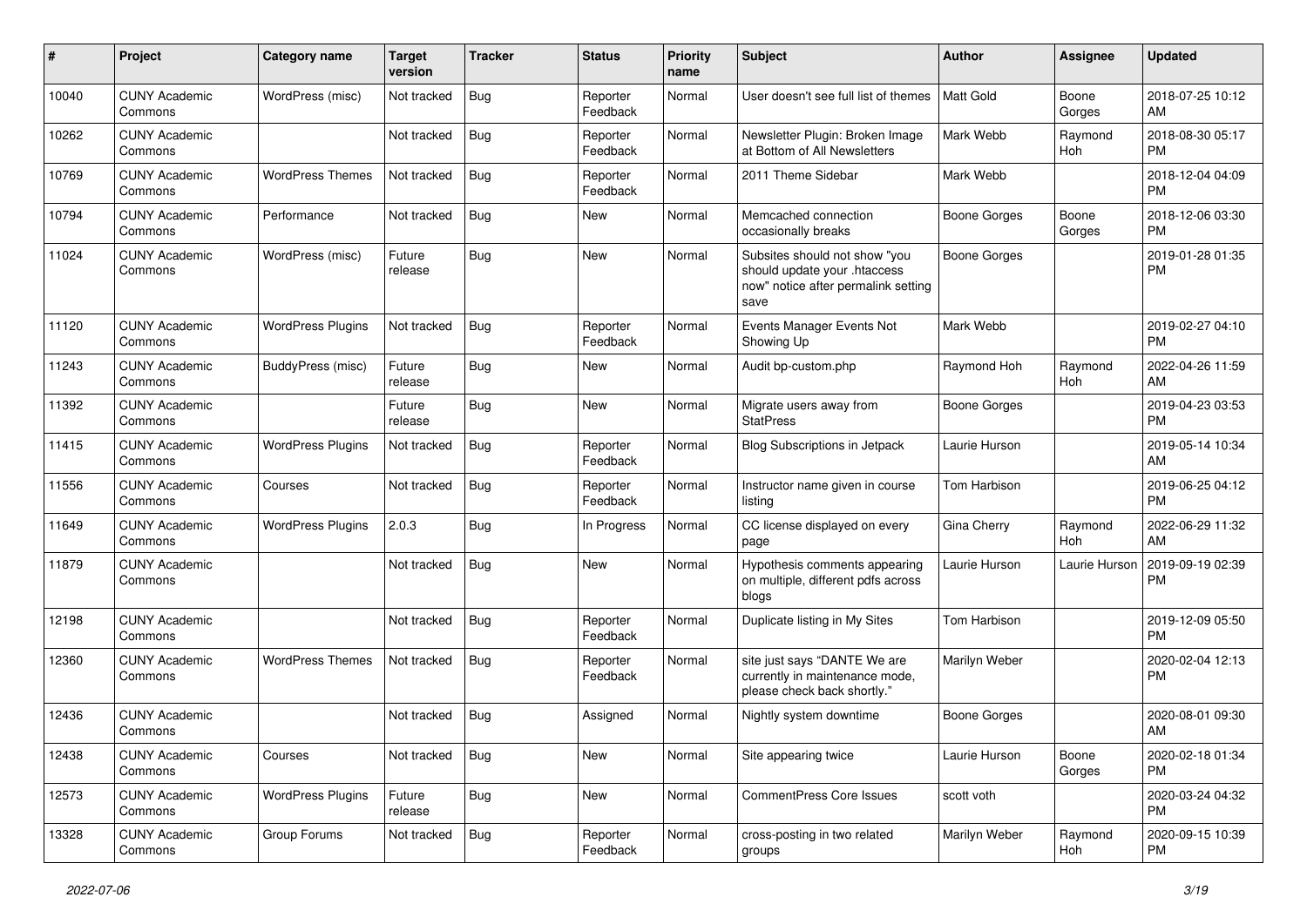| #     | Project                         | Category name            | <b>Target</b><br>version | <b>Tracker</b> | <b>Status</b>        | <b>Priority</b><br>name | <b>Subject</b>                                                       | Author                  | Assignee        | <b>Updated</b>                |
|-------|---------------------------------|--------------------------|--------------------------|----------------|----------------------|-------------------------|----------------------------------------------------------------------|-------------------------|-----------------|-------------------------------|
| 13331 | <b>CUNY Academic</b><br>Commons | Site cloning             | Future<br>release        | <b>Bug</b>     | <b>New</b>           | Normal                  | Combine Site Template and Clone   Boone Gorges<br>operations         |                         | Jeremy Felt     | 2021-11-19 12:39<br><b>PM</b> |
| 13430 | <b>CUNY Academic</b><br>Commons | Reply By Email           | Not tracked              | Bug            | New                  | Normal                  | Delay in RBE                                                         | Luke Waltzer            | Raymond<br>Hoh  | 2020-10-13 11:16<br>AM        |
| 13949 | <b>CUNY Academic</b><br>Commons |                          | Not tracked              | Bug            | <b>New</b>           | Normal                  | Continued debugging of runaway<br>MySQL connections                  | <b>Matt Gold</b>        | Boone<br>Gorges | 2021-09-14 10:42<br>AM        |
| 14113 | <b>CUNY Academic</b><br>Commons | WordPress (misc)         | Future<br>release        | <b>Bug</b>     | Hold                 | Normal                  | Block Editor Not Working on this<br>page - Json error                | scott voth              | Boone<br>Gorges | 2021-03-05 11:01<br>AM        |
| 14483 | <b>CUNY Academic</b><br>Commons | WordPress - Media        | Not tracked              | Bug            | Reporter<br>Feedback | Normal                  | Wordpress PDF Embed Stopped<br>Working after JITP Media Clone        | Patrick DeDauw          | Boone<br>Gorges | 2021-05-20 01:51<br><b>PM</b> |
| 14496 | <b>CUNY Academic</b><br>Commons | Domain Mapping           | Future<br>release        | Bug            | <b>New</b>           | Normal                  | Mapped domain SSO uses<br>third-party cookies                        | Raymond Hoh             | Raymond<br>Hoh  | 2021-05-24 04:03<br><b>PM</b> |
| 14629 | <b>CUNY Academic</b><br>Commons |                          | Not tracked              | <b>Bug</b>     | Reporter<br>Feedback | Normal                  | Possible Post Order Bug?                                             | <b>Syelle Graves</b>    |                 | 2021-09-14 10:47<br>AM        |
| 14792 | <b>CUNY Academic</b><br>Commons |                          |                          | <b>Bug</b>     | <b>New</b>           | Normal                  | Inconsistent email notifications<br>from gravity forms               | Raffi<br>Khatchadourian |                 | 2021-10-04 01:50<br><b>PM</b> |
| 14908 | <b>CUNY Academic</b><br>Commons | Performance              |                          | Bug            | <b>New</b>           | Normal                  | Stale object cache on cdev                                           | Raymond Hoh             | Boone<br>Gorges | 2021-12-07 09:45<br>AM        |
| 14936 | <b>CUNY Academic</b><br>Commons |                          |                          | <b>Bug</b>     | <b>New</b>           | Normal                  | Commons websites blocked by<br>SPS campus network                    | Laurie Hurson           |                 | 2021-11-03 03:57<br><b>PM</b> |
| 14940 | <b>CUNY Academic</b><br>Commons |                          |                          | <b>Bug</b>     | New                  | Normal                  | Discrepancy between Commons<br>profile "sites" and actual # of sites | Laurie Hurson           |                 | 2021-11-08 11:09<br>AM        |
| 14987 | <b>CUNY Academic</b><br>Commons | <b>WordPress Plugins</b> | Future<br>release        | Bug            | <b>New</b>           | Normal                  | Elementor update causes<br>database freeze-up                        | Boone Gorges            | Boone<br>Gorges | 2021-11-29 12:02<br><b>PM</b> |
| 15242 | <b>CUNY Academic</b><br>Commons | Performance              | Not tracked              | Bug            | Reporter<br>Feedback | Normal                  | Slugist site                                                         | Raffi<br>Khatchadourian | Boone<br>Gorges | 2022-02-07 11:14<br>AM        |
| 15516 | <b>CUNY Academic</b><br>Commons | <b>WordPress Plugins</b> |                          | Bug            | Reporter<br>Feedback | Normal                  | Can't publish or save draft of post<br>on wordpress.com              | Raffi<br>Khatchadourian | Raymond<br>Hoh  | 2022-03-02 05:52<br><b>PM</b> |
| 15757 | <b>CUNY Academic</b><br>Commons |                          |                          | Bug            | New                  | Normal                  | Members # do not match                                               | Laurie Hurson           |                 | 2022-03-30 04:52<br><b>PM</b> |
| 16177 | <b>CUNY Academic</b><br>Commons | Reply By Email           |                          | <b>Bug</b>     | New                  | Normal                  | Switch to Inbound mode for RBE                                       | Raymond Hoh             | Raymond<br>Hoh  | 2022-05-30 04:32<br><b>PM</b> |
| 16199 | <b>CUNY Academic</b><br>Commons | <b>Directories</b>       | 2.0.3                    | Bug            | New                  | Normal                  | Removed "Semester" Filter from<br><b>Courses Directory</b>           | Laurie Hurson           | Boone<br>Gorges | 2022-06-29 11:32<br>AM        |
| 16245 | <b>CUNY Academic</b><br>Commons | WordPress (misc)         |                          | Bug            | Reporter<br>Feedback | Normal                  | Save Button missing on<br><b>WordPress Profile page</b>              | scott voth              | Raymond<br>Hoh  | 2022-06-16 03:09<br><b>PM</b> |
| 16255 | <b>CUNY Academic</b><br>Commons | WordPress (misc)         |                          | Bug            | <b>New</b>           | Normal                  | Need to define 'MULTISITE'<br>constant in wp-config.php              | Raymond Hoh             |                 | 2022-06-19 09:31<br>AM        |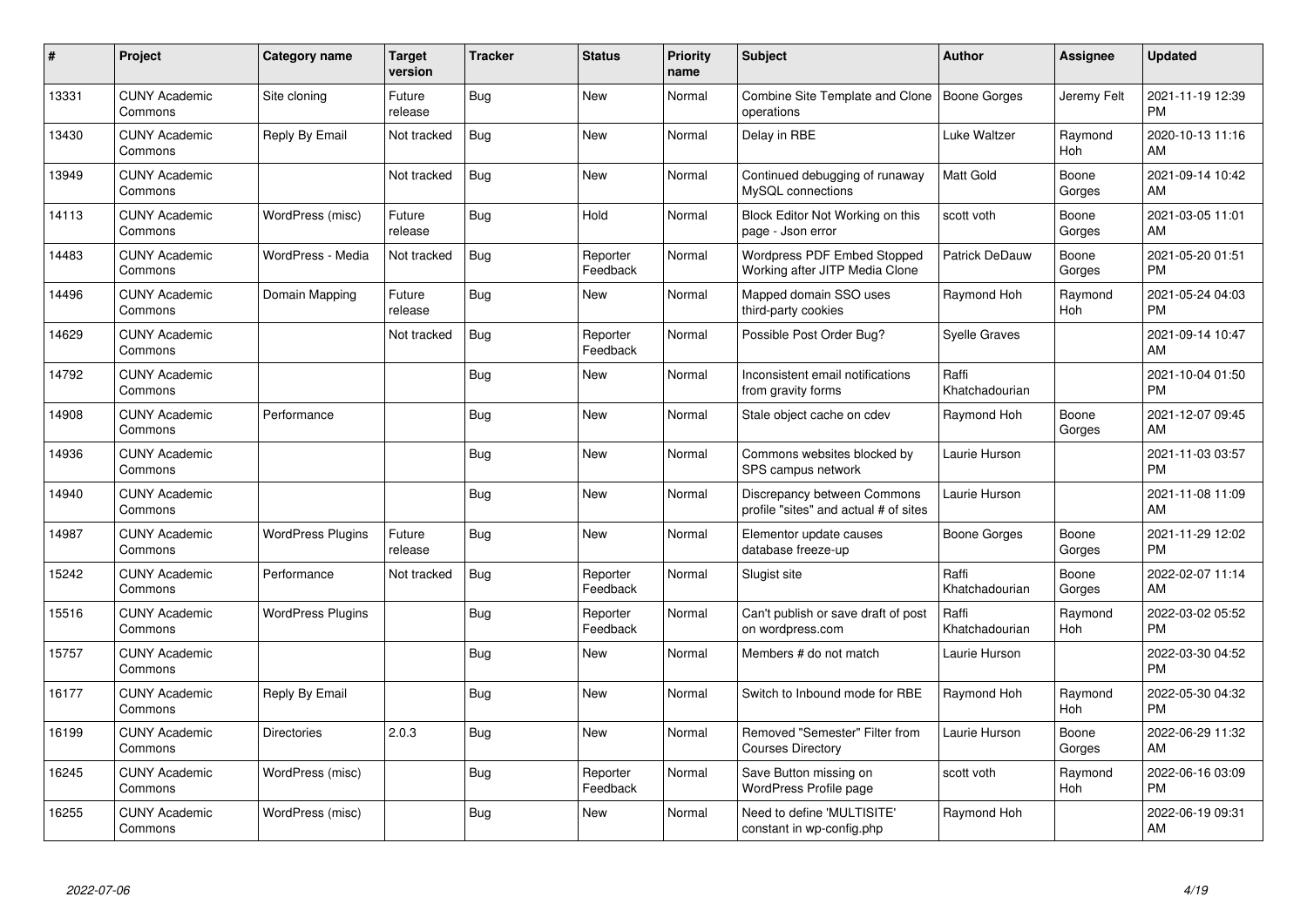| #     | Project                                                                 | Category name            | <b>Target</b><br>version | <b>Tracker</b> | <b>Status</b> | <b>Priority</b><br>name | <b>Subject</b>                                                                             | <b>Author</b>           | <b>Assignee</b>     | <b>Updated</b>                |
|-------|-------------------------------------------------------------------------|--------------------------|--------------------------|----------------|---------------|-------------------------|--------------------------------------------------------------------------------------------|-------------------------|---------------------|-------------------------------|
| 16307 | <b>CUNY Academic</b><br>Commons                                         |                          |                          | <b>Bug</b>     | New           | Normal                  | Add brief messaging to<br>accept/decline group membership<br>requests                      | <b>Matt Gold</b>        | Boone<br>Gorges     | 2022-06-27 06:13<br><b>PM</b> |
| 16318 | <b>CUNY Academic</b><br>Commons                                         |                          |                          | Bug            | New           | Normal                  | Unable to Access block editor or<br>embed YouTube videos in new<br>pages, in one site only | <b>Syelle Graves</b>    |                     | 2022-07-01 06:53<br><b>PM</b> |
| 16319 | <b>CUNY Academic</b><br>Commons                                         | <b>WordPress Plugins</b> | 2.0.3                    | Bug            | <b>New</b>    | Normal                  | Request for Events Calendar Pro<br>5.14.2 update                                           | Raymond Hoh             | Raymond<br>Hoh      | 2022-07-01 04:16<br><b>PM</b> |
| 8992  | <b>NYCDH Community</b><br>Site                                          |                          |                          | <b>Bug</b>     | Assigned      | Normal                  | Multiple RBE error reports                                                                 | <b>Matt Gold</b>        | Raymond<br>Hoh      | 2017-12-11 05:43<br><b>PM</b> |
| 12062 | AD/O365 Transition<br>from NonMatric to<br><b>Matriculated Students</b> |                          |                          | Feature        | In Progress   | Normal                  | create solution and console project                                                        | <b>Emilio Rodriguez</b> | Emilio<br>Rodriguez | 2019-11-12 03:56<br><b>PM</b> |
| 287   | <b>CUNY Academic</b><br>Commons                                         | WordPress (misc)         | Future<br>release        | Feature        | Assigned      | Normal                  | Create troubleshooting tool for<br>account sign-up                                         | <b>Matt Gold</b>        | Boone<br>Gorges     | 2015-11-09 06:17<br><b>PM</b> |
| 308   | <b>CUNY Academic</b><br>Commons                                         | Registration             | Future<br>release        | Feature        | New           | Normal                  | Group recommendations for<br>signup process                                                | Boone Gorges            | Samantha<br>Raddatz | 2015-11-09 05:07<br><b>PM</b> |
| 364   | <b>CUNY Academic</b><br>Commons                                         | <b>WordPress Plugins</b> | Future<br>release        | Feature        | <b>New</b>    | Normal                  | <b>Bulletin Board</b>                                                                      | <b>Matt Gold</b>        |                     | 2015-01-05 08:50<br><b>PM</b> |
| 365   | <b>CUNY Academic</b><br>Commons                                         | WordPress (misc)         | Future<br>release        | Feature        | Assigned      | Normal                  | <b>Create Mouseover Tooltips</b><br>throughout Site                                        | <b>Matt Gold</b>        | Chris Stein         | 2015-11-09 06:18<br><b>PM</b> |
| 377   | <b>CUNY Academic</b><br>Commons                                         | BuddyPress (misc)        | Future<br>release        | Feature        | Assigned      | Normal                  | Like buttons                                                                               | <b>Matt Gold</b>        | Boone<br>Gorges     | 2010-11-16 05:13<br><b>PM</b> |
| 412   | <b>CUNY Academic</b><br>Commons                                         | <b>WordPress Themes</b>  | Future<br>release        | Feature        | Assigned      | Normal                  | <b>Featured Themes</b>                                                                     | <b>Matt Gold</b>        | Dominic<br>Giglio   | 2015-01-05 08:44<br><b>PM</b> |
| 435   | <b>CUNY Academic</b><br>Commons                                         | BuddyPress (misc)        | Future<br>release        | Feature        | Assigned      | Normal                  | Include Avatar Images in Forum<br><b>Post Notification Emails</b>                          | <b>Matt Gold</b>        | Boone<br>Gorges     | 2010-12-08 12:40<br><b>PM</b> |
| 481   | <b>CUNY Academic</b><br>Commons                                         | Groups (misc)            | Future<br>release        | Feature        | Assigned      | Normal                  | ability to archive inactive groups<br>and blogs                                            | Michael Mandiberg       | Samantha<br>Raddatz | 2015-11-09 05:56<br><b>PM</b> |
| 497   | <b>CUNY Academic</b><br>Commons                                         | <b>WordPress Plugins</b> | Future<br>release        | Feature        | Assigned      | Normal                  | Drag and Drop Ordering on<br><b>Gallery Post Plugin</b>                                    | <b>Matt Gold</b>        | Ron Rennick         | 2015-11-09 06:18<br><b>PM</b> |
| 500   | <b>CUNY Academic</b><br>Commons                                         | BuddyPress (misc)        | Future<br>release        | Feature        | Assigned      | Normal                  | <b>Export Group Data</b>                                                                   | <b>Matt Gold</b>        | Boone<br>Gorges     | 2010-12-19 12:09<br><b>PM</b> |
| 554   | <b>CUNY Academic</b><br>Commons                                         | BuddyPress (misc)        | Future<br>release        | Feature        | Assigned      | Normal                  | Add Trackback notifications to<br>site-wide activity feed                                  | <b>Matt Gold</b>        | Boone<br>Gorges     | 2015-11-09 06:19<br><b>PM</b> |
| 585   | <b>CUNY Academic</b><br>Commons                                         | Group Forums             | Future<br>release        | Feature        | Assigned      | Normal                  | Merge Forum Topics                                                                         | Sarah Morgano           | Boone<br>Gorges     | 2011-07-06 04:11<br><b>PM</b> |
| 599   | <b>CUNY Academic</b><br>Commons                                         | BuddyPress (misc)        | Future<br>release        | Feature        | Assigned      | Normal                  | Consider adding rating plugins for<br><b>BuddyPress/BBPress</b>                            | <b>Matt Gold</b>        | Boone<br>Gorges     | 2011-08-22 06:50<br>PM        |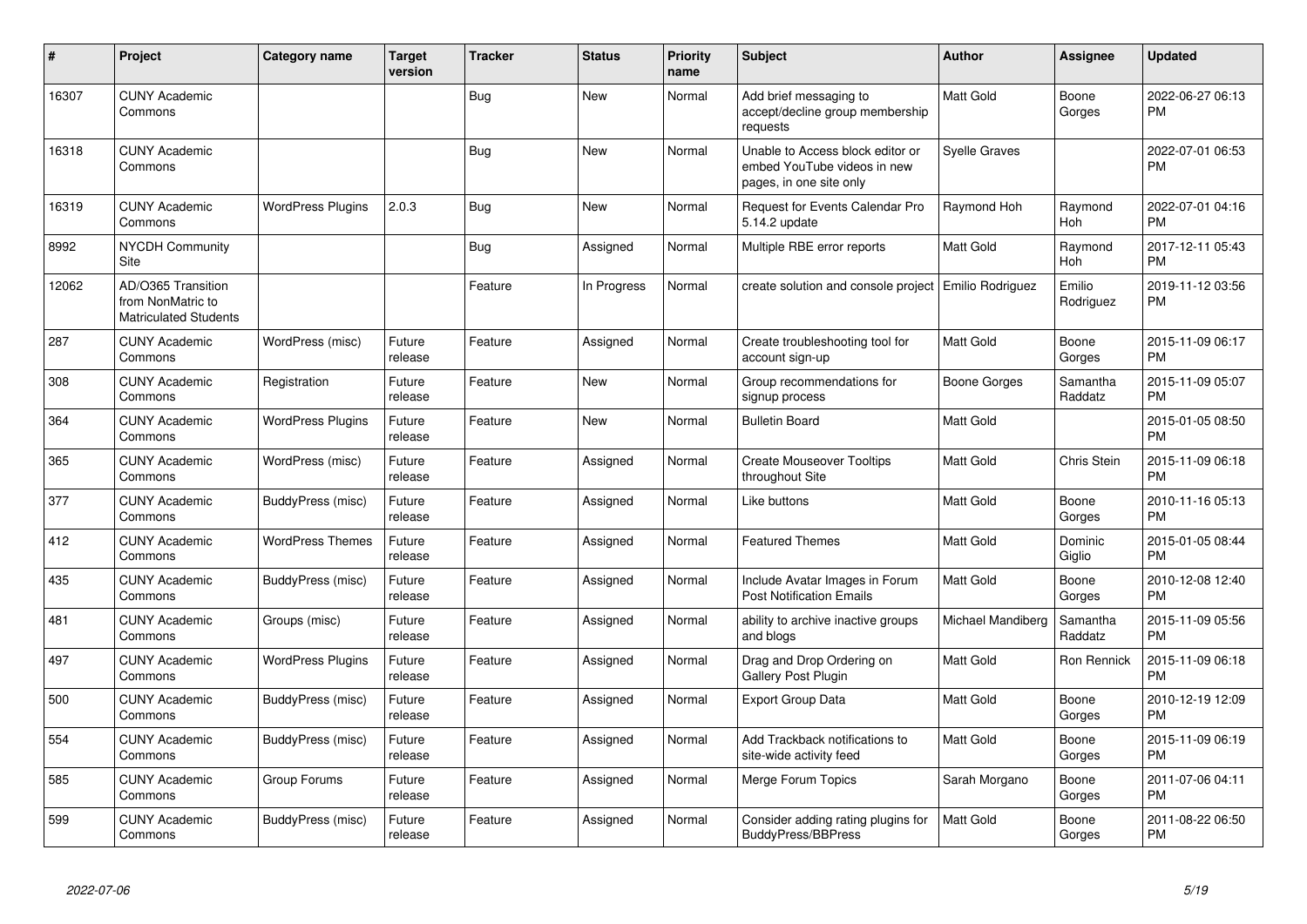| #    | Project                         | <b>Category name</b>     | <b>Target</b><br>version | <b>Tracker</b> | <b>Status</b>        | <b>Priority</b><br>name | <b>Subject</b>                                                              | Author              | <b>Assignee</b>     | <b>Updated</b>                |
|------|---------------------------------|--------------------------|--------------------------|----------------|----------------------|-------------------------|-----------------------------------------------------------------------------|---------------------|---------------------|-------------------------------|
| 618  | <b>CUNY Academic</b><br>Commons | <b>BuddyPress Docs</b>   | Future<br>release        | Feature        | Assigned             | Normal                  | BuddyPress Docs: export formats                                             | <b>Boone Gorges</b> | Boone<br>Gorges     | 2015-11-09 05:38<br><b>PM</b> |
| 635  | <b>CUNY Academic</b><br>Commons | BuddyPress (misc)        | Future<br>release        | Feature        | Assigned             | Normal                  | Big Blue Button -<br>Videoconferencing in Groups and<br><b>Blogs</b>        | Matt Gold           | Boone<br>Gorges     | 2011-03-14 03:24<br><b>PM</b> |
| 653  | <b>CUNY Academic</b><br>Commons | Group Blogs              | Future<br>release        | Feature        | Assigned             | Normal                  | Redesign Integration of Groups<br>and Blogs                                 | <b>Matt Gold</b>    | Samantha<br>Raddatz | 2015-11-09 05:40<br><b>PM</b> |
| 658  | <b>CUNY Academic</b><br>Commons | <b>WordPress Plugins</b> | Future<br>release        | Feature        | Assigned             | Normal                  | Rebulid Sitewide Tag Suggestion                                             | Matt Gold           | Boone<br>Gorges     | 2015-01-05 08:47<br><b>PM</b> |
| 1105 | <b>CUNY Academic</b><br>Commons | WordPress (misc)         | Future<br>release        | Feature        | Assigned             | Normal                  | Rephrase Blog Privacy Options                                               | <b>Matt Gold</b>    | Samantha<br>Raddatz | 2015-11-09 06:19<br><b>PM</b> |
| 1422 | <b>CUNY Academic</b><br>Commons | <b>BuddyPress Docs</b>   | Future<br>release        | Feature        | Assigned             | Normal                  | Make "created Doc" activity icons<br>non-mini                               | <b>Boone Gorges</b> | Boone<br>Gorges     | 2015-11-09 05:48<br><b>PM</b> |
| 1460 | <b>CUNY Academic</b><br>Commons | Analytics                | Future<br>release        | Feature        | Assigned             | Normal                  | Update System Report                                                        | <b>Brian Foote</b>  | Boone<br>Gorges     | 2015-11-09 06:13<br><b>PM</b> |
| 1508 | <b>CUNY Academic</b><br>Commons | WordPress (misc)         | Future<br>release        | Feature        | Assigned             | Normal                  | Share login cookies across<br>mapped domains                                | <b>Boone Gorges</b> | Boone<br>Gorges     | 2012-07-02 12:12<br><b>PM</b> |
| 1544 | <b>CUNY Academic</b><br>Commons | Groups (misc)            | Future<br>release        | Feature        | Reporter<br>Feedback | Normal                  | Group Filtering and Sorting                                                 | <b>Matt Gold</b>    | Chris Stein         | 2019-03-01 02:25<br><b>PM</b> |
| 1744 | <b>CUNY Academic</b><br>Commons | <b>BuddyPress Docs</b>   | Future<br>release        | Feature        | Assigned             | Normal                  | Spreadsheet-style Docs                                                      | <b>Boone Gorges</b> | Boone<br>Gorges     | 2015-11-09 06:13<br><b>PM</b> |
| 1888 | <b>CUNY Academic</b><br>Commons | Home Page                | Future<br>release        | Feature        | Assigned             | Normal                  | Refactor BP MPO Activity Filter to<br>support proper pagination             | Sarah Morgano       | Boone<br>Gorges     | 2014-05-01 07:11<br><b>PM</b> |
| 2523 | <b>CUNY Academic</b><br>Commons | <b>BuddyPress Docs</b>   | Future<br>release        | Feature        | Assigned             | Normal                  | Allow Users to Upload Images to<br>BP Docs                                  | <b>Matt Gold</b>    | Boone<br>Gorges     | 2015-11-09 06:14<br><b>PM</b> |
| 2753 | <b>CUNY Academic</b><br>Commons | Public Portfolio         | Future<br>release        | Feature        | New                  | Normal                  | Create actual actual tagification in<br>academic interests and other fields | Micki Kaufman       | Boone<br>Gorges     | 2015-01-05 08:52<br><b>PM</b> |
| 2754 | <b>CUNY Academic</b><br>Commons | Design                   | Future<br>release        | Feature        | Assigned             | Normal                  | Determine strategy for CAC logo<br>handling in top header                   | Micki Kaufman       | Chris Stein         | 2015-01-05 08:53<br><b>PM</b> |
| 2832 | <b>CUNY Academic</b><br>Commons | <b>Public Portfolio</b>  | Future<br>release        | Feature        | Assigned             | Normal                  | Improve interface for (not)<br>auto-linking profile fields                  | <b>Boone Gorges</b> | Chris Stein         | 2015-01-05 08:52<br><b>PM</b> |
| 2881 | <b>CUNY Academic</b><br>Commons | <b>Public Portfolio</b>  | Future<br>release        | Feature        | Assigned             | Normal                  | Redesign the UX for Profiles                                                | Chris Stein         | Chris Stein         | 2016-10-13 12:45<br>PM        |
| 3002 | <b>CUNY Academic</b><br>Commons | Search                   | Future<br>release        | Feature        | Assigned             | Normal                  | Overhaul CAC search by using<br>external search appliance                   | Boone Gorges        | Boone<br>Gorges     | 2020-07-15 03:05<br>PM        |
| 3042 | <b>CUNY Academic</b><br>Commons | <b>Public Portfolio</b>  | Future<br>release        | Feature        | Assigned             | Normal                  | Browsing member interests                                                   | Matt Gold           | Boone<br>Gorges     | 2015-03-21 09:04<br><b>PM</b> |
| 3090 | <b>CUNY Academic</b><br>Commons | Twitter page             | Future<br>release        | Feature        | Assigned             | Normal                  | Prevent Retweets from showing<br>up on Commons twitter page                 | Matt Gold           | <b>Tahir Butt</b>   | 2016-10-24 11:31<br>AM        |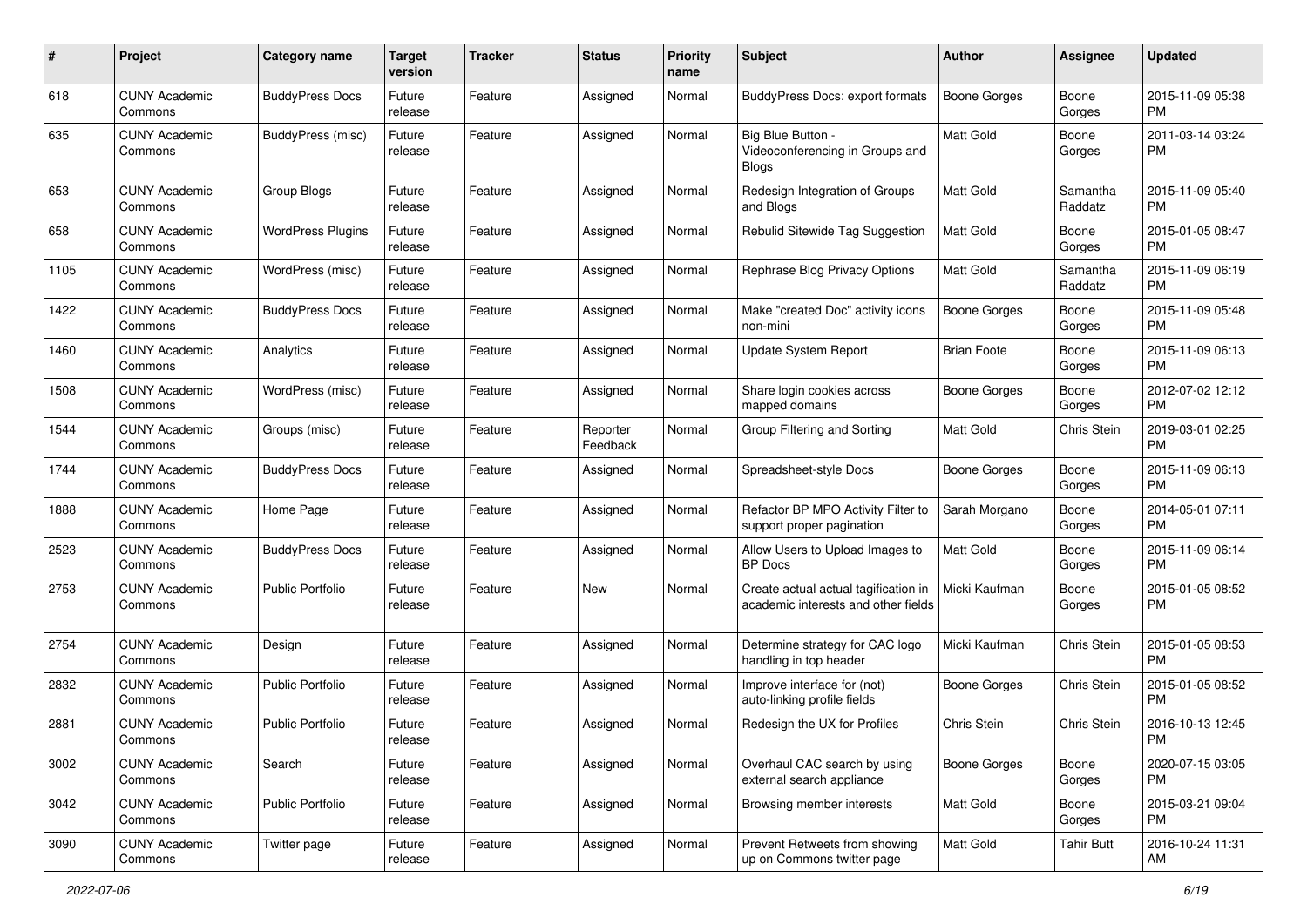| #    | Project                         | Category name           | Target<br>version | <b>Tracker</b> | <b>Status</b> | <b>Priority</b><br>name | <b>Subject</b>                                                             | Author               | <b>Assignee</b>     | <b>Updated</b>                |
|------|---------------------------------|-------------------------|-------------------|----------------|---------------|-------------------------|----------------------------------------------------------------------------|----------------------|---------------------|-------------------------------|
| 3192 | <b>CUNY Academic</b><br>Commons | Group Forums            | Future<br>release | Feature        | Assigned      | Normal                  | Customizable forum views for<br>bbPress 2.x group forums                   | Boone Gorges         | Raymond<br>Hoh      | 2015-11-09 12:47<br><b>PM</b> |
| 3193 | <b>CUNY Academic</b><br>Commons | Group Forums            | Future<br>release | Feature        | Assigned      | Normal                  | bbPress 2.x dynamic roles and<br><b>RBE</b>                                | Boone Gorges         | Boone<br>Gorges     | 2014-09-30 01:30<br><b>PM</b> |
| 3220 | <b>CUNY Academic</b><br>Commons | <b>Public Portfolio</b> | Future<br>release | Feature        | Assigned      | Normal                  | Add indent/outdent option to<br>Formatting Buttons on Profile<br>Page      | <b>Matt Gold</b>     | Boone<br>Gorges     | 2014-05-21 10:39<br><b>PM</b> |
| 3308 | <b>CUNY Academic</b><br>Commons | Group Invitations       | Future<br>release | Feature        | Assigned      | Normal                  | Allow members to rescind group<br>invitations                              | <b>Matt Gold</b>     | Boone<br>Gorges     | 2015-04-01 08:53<br><b>PM</b> |
| 3330 | <b>CUNY Academic</b><br>Commons | My Commons              | Future<br>release | Feature        | Assigned      | Normal                  | 'Commons Information" tool                                                 | Boone Gorges         | Chris Stein         | 2014-09-22 08:46<br><b>PM</b> |
| 3458 | <b>CUNY Academic</b><br>Commons | Groups (misc)           | Future<br>release | Feature        | Assigned      | Normal                  | Filter Members of Group by<br>Campus                                       | <b>Michael Smith</b> | Samantha<br>Raddatz | 2014-09-26 08:32<br><b>PM</b> |
| 3473 | <b>CUNY Academic</b><br>Commons | User Experience         | Future<br>release | Feature        | Assigned      | Normal                  | Commons profile: Add help info<br>about "Positions" replacing "title"      | Keith Miyake         | Samantha<br>Raddatz | 2015-11-09 02:28<br><b>PM</b> |
| 3475 | <b>CUNY Academic</b><br>Commons | Events                  | Future<br>release | Feature        | Assigned      | Normal                  | Request to add plugin to<br>streamline room<br>booking/appointment booking | Naomi Barrettara     | Boone<br>Gorges     | 2014-12-01 05:14<br><b>PM</b> |
| 3517 | <b>CUNY Academic</b><br>Commons | My Commons              | Future<br>release | Feature        | Assigned      | Normal                  | Mute/Unmute My Commons<br>updates                                          | <b>Matt Gold</b>     | Raymond<br>Hoh      | 2015-11-09 01:19<br><b>PM</b> |
| 3536 | <b>CUNY Academic</b><br>Commons | My Commons              | Future<br>release | Feature        | Assigned      | Normal                  | Infinite Scroll on My Commons<br>page                                      | <b>Matt Gold</b>     | Raymond<br>Hoh      | 2015-04-13 04:42<br><b>PM</b> |
| 3580 | <b>CUNY Academic</b><br>Commons | Group Blogs             | Future<br>release | Feature        | <b>New</b>    | Normal                  | Multiple blogs per group                                                   | Boone Gorges         | Boone<br>Gorges     | 2018-02-20 02:02<br><b>PM</b> |
| 3657 | <b>CUNY Academic</b><br>Commons | WordPress (misc)        | Not tracked       | Feature        | New           | Normal                  | Create alert for GC email<br>addresses                                     | <b>Matt Gold</b>     | Matt Gold           | 2016-04-14 11:29<br><b>PM</b> |
| 3662 | <b>CUNY Academic</b><br>Commons | <b>SEO</b>              | Future<br>release | Feature        | Assigned      | Normal                  | Duplicate Content/SEO/Google<br>issues                                     | <b>Matt Gold</b>     | Raymond<br>Hoh      | 2015-04-13 04:37<br><b>PM</b> |
| 3759 | <b>CUNY Academic</b><br>Commons | WordPress (misc)        | Future<br>release | Feature        | Assigned      | Normal                  | Review Interface for Adding Users<br>to Blogs                              | Matt Gold            | Boone<br>Gorges     | 2015-03-24 05:52<br><b>PM</b> |
| 3768 | <b>CUNY Academic</b><br>Commons | <b>Public Portfolio</b> | Future<br>release | Feature        | Assigned      | Normal                  | Institutions/Past positions on<br>public portfolios                        | <b>Matt Gold</b>     | Boone<br>Gorges     | 2018-04-23 10:44<br>AM        |
| 3770 | <b>CUNY Academic</b><br>Commons | <b>Public Portfolio</b> | Future<br>release | Feature        | Assigned      | Normal                  | Improve Layout/Formatting of<br>Positions Area on Public Portfolios        | Matt Gold            | Chris Stein         | 2015-04-01 09:17<br><b>PM</b> |
| 4053 | <b>CUNY Academic</b><br>Commons | Events                  | Future<br>release | Feature        | Assigned      | Normal                  | Create new tab for past events                                             | <b>Matt Gold</b>     | Boone<br>Gorges     | 2015-05-12 02:10<br><b>PM</b> |
| 4238 | <b>CUNY Academic</b><br>Commons | Events                  | Future<br>release | Feature        | Assigned      | Normal                  | Copy Events to Other Groups?                                               | <b>Matt Gold</b>     | Boone<br>Gorges     | 2015-07-02 10:08<br>AM        |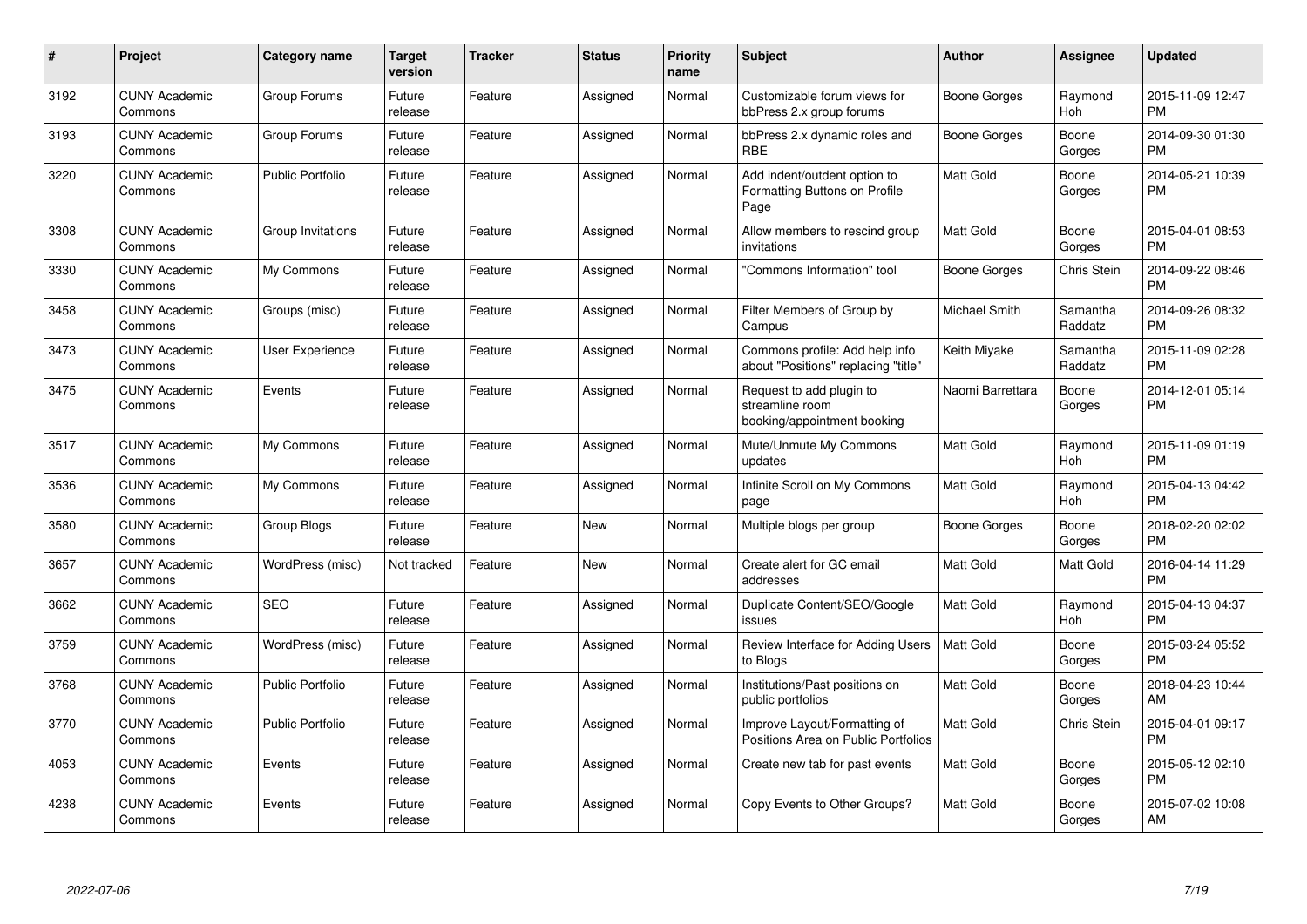| #    | <b>Project</b>                  | <b>Category name</b>       | <b>Target</b><br>version | <b>Tracker</b> | <b>Status</b> | <b>Priority</b><br>name | <b>Subject</b>                                                                    | <b>Author</b>           | <b>Assignee</b>     | <b>Updated</b>                |
|------|---------------------------------|----------------------------|--------------------------|----------------|---------------|-------------------------|-----------------------------------------------------------------------------------|-------------------------|---------------------|-------------------------------|
| 4481 | <b>CUNY Academic</b><br>Commons | Events                     | Future<br>release        | Feature        | New           | Normal                  | Group admins/mods should have<br>the ability to unlink an event from<br>the group | Boone Gorges            | Boone<br>Gorges     | 2017-04-24 03:53<br><b>PM</b> |
| 4635 | <b>CUNY Academic</b><br>Commons | Authentication             | Future<br>release        | Feature        | New           | Normal                  | Allow non-WP authentication                                                       | Boone Gorges            | Sonja Leix          | 2019-03-01 02:05<br><b>PM</b> |
| 4980 | <b>CUNY Academic</b><br>Commons | Home Page                  | Future<br>release        | Feature        | Assigned      | Normal                  | CAC Featured Content -- Adding<br>Randomization                                   | <b>Matt Gold</b>        | Boone<br>Gorges     | 2016-12-12 03:01<br><b>PM</b> |
| 5199 | <b>CUNY Academic</b><br>Commons | Social Paper               | Future<br>release        | Feature        | <b>New</b>    | Normal                  | add tables to the SP editor                                                       | Marilyn Weber           |                     | 2016-10-24 11:27<br>AM        |
| 5205 | <b>CUNY Academic</b><br>Commons | Social Paper               | Future<br>release        | Feature        | New           | Normal                  | Social Paper folders                                                              | Marilyn Weber           |                     | 2016-02-11 10:24<br><b>PM</b> |
| 5225 | <b>CUNY Academic</b><br>Commons | Registration               | Future<br>release        | Feature        | Assigned      | Normal                  | On-boarding Issues                                                                | Luke Waltzer            | Samantha<br>Raddatz | 2016-02-12 02:58<br><b>PM</b> |
| 5234 | <b>CUNY Academic</b><br>Commons | Membership                 | Future<br>release        | Feature        | Assigned      | Normal                  | Write Unconfirmed patch for WP                                                    | Boone Gorges            | Boone<br>Gorges     | 2016-10-24 11:18<br>AM        |
| 5316 | <b>CUNY Academic</b><br>Commons | User Experience            | Future<br>release        | Feature        | Assigned      | Normal                  | Prompt user email address<br>updates                                              | <b>Matt Gold</b>        | Stephen Real        | 2016-12-21 03:30<br><b>PM</b> |
| 5397 | <b>CUNY Academic</b><br>Commons | Social Paper               | Future<br>release        | Feature        | New           | Normal                  | frustrating to have to<br>enable/disable in SP                                    | Marilyn Weber           | Samantha<br>Raddatz | 2016-04-20 03:39<br><b>PM</b> |
| 5489 | <b>CUNY Academic</b><br>Commons | Social Paper               | Future<br>release        | Feature        | <b>New</b>    | Normal                  | Asc/desc sorting for Social Paper<br>directories                                  | <b>Boone Gorges</b>     |                     | 2016-04-21 10:06<br><b>PM</b> |
| 5581 | <b>CUNY Academic</b><br>Commons | Analytics                  | Future<br>release        | Feature        | Assigned      | Normal                  | <b>Explore alternatives to Google</b><br>Analytics                                | <b>Matt Gold</b>        | Valerie<br>Townsend | 2020-04-17 03:12<br><b>PM</b> |
| 5679 | <b>CUNY Academic</b><br>Commons | Analytics                  | Not tracked              | Feature        | New           | Normal                  | Logged In Users for GA                                                            | <b>Valerie Townsend</b> | Valerie<br>Townsend | 2016-06-11 09:49<br>AM        |
| 5696 | <b>CUNY Academic</b><br>Commons | Events                     | Future<br>release        | Feature        | Assigned      | Normal                  | Events Calendar - display options.<br>calendar aggregation                        | Matt Gold               | Boone<br>Gorges     | 2016-10-13 11:44<br>AM        |
| 5955 | <b>CUNY Academic</b><br>Commons | Outreach                   | Future<br>release        | Feature        | Assigned      | Normal                  | Create auto-newsletter for<br>commons members                                     | <b>Matt Gold</b>        | Luke Waltzer        | 2016-08-30 10:34<br>AM        |
| 5992 | <b>CUNY Academic</b><br>Commons | <b>Email Notifications</b> | Future<br>release        | Feature        | New           | Normal                  | Changing the From line of<br>autogenerated blog emails                            | Marilyn Weber           |                     | 2018-09-27 05:19<br><b>PM</b> |
| 6078 | <b>CUNY Academic</b><br>Commons | Blogs (BuddyPress)         | Future<br>release        | Feature        | <b>New</b>    | Normal                  | <b>Explore Adding Network Blog</b><br>Metadata Plugin                             | <b>Luke Waltzer</b>     | Luke Waltzer        | 2016-10-11 10:29<br><b>PM</b> |
| 6115 | <b>CUNY Academic</b><br>Commons | Publicity                  | Not tracked              | Feature        | Assigned      | Normal                  | create digital signage for GC                                                     | <b>Matt Gold</b>        | scott voth          | 2016-10-11 10:09<br><b>PM</b> |
| 6332 | <b>CUNY Academic</b><br>Commons | WordPress (misc)           | Future<br>release        | Feature        | New           | Normal                  | Allow uploaded files to be marked<br>as private in an ad hoc way                  | <b>Boone Gorges</b>     |                     | 2016-10-17 11:41<br><b>PM</b> |
| 6426 | <b>CUNY Academic</b><br>Commons | Spam/Spam<br>Prevention    | Future<br>release        | Feature        | Assigned      | Normal                  | Force captcha on all comments?                                                    | <b>Matt Gold</b>        | Tahir Butt          | 2016-10-24 02:06<br><b>PM</b> |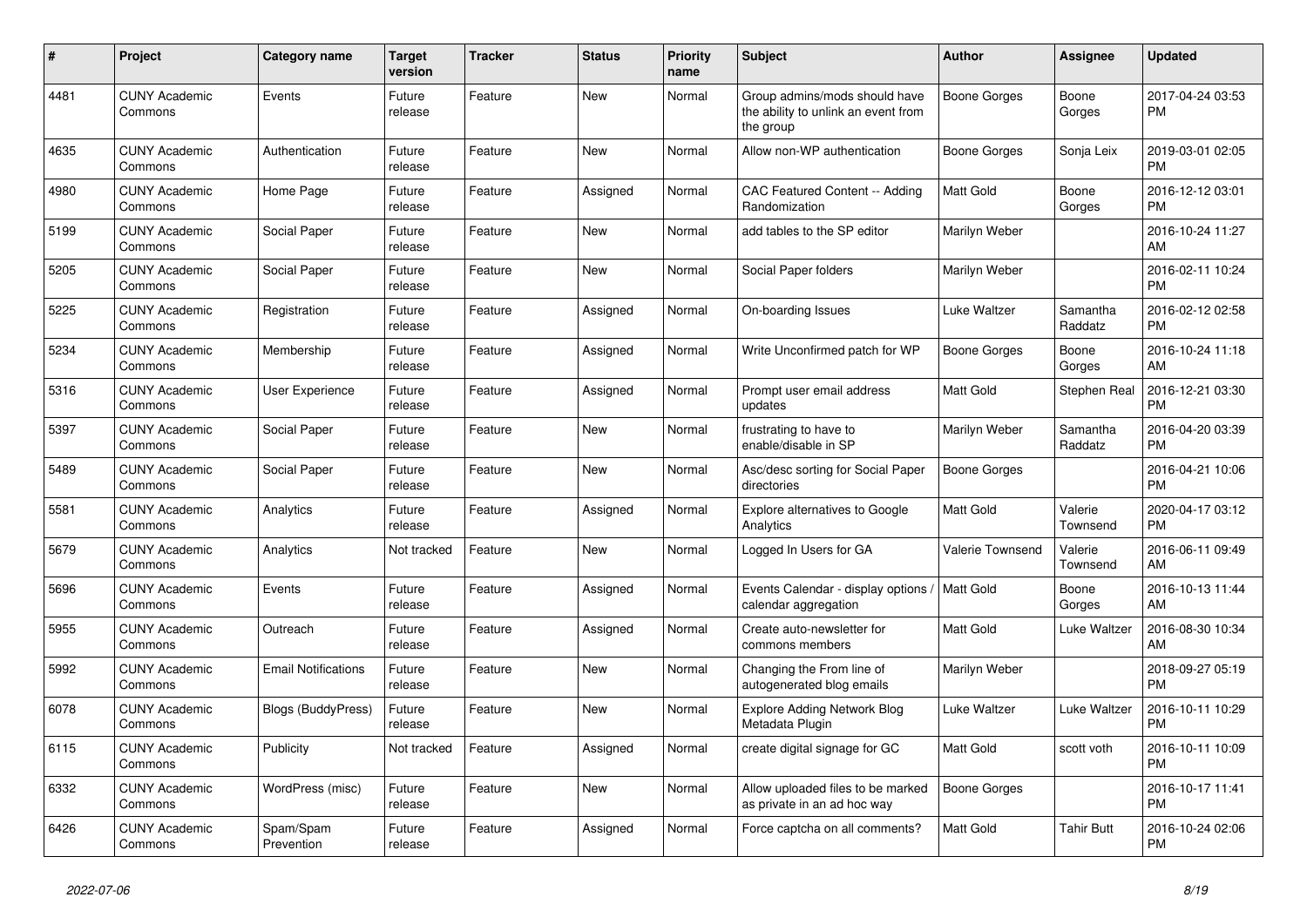| #    | Project                         | <b>Category name</b>      | <b>Target</b><br>version | <b>Tracker</b> | <b>Status</b>        | <b>Priority</b><br>name | <b>Subject</b>                                                                                                                               | Author                  | <b>Assignee</b>      | <b>Updated</b>                |
|------|---------------------------------|---------------------------|--------------------------|----------------|----------------------|-------------------------|----------------------------------------------------------------------------------------------------------------------------------------------|-------------------------|----------------------|-------------------------------|
| 7115 | <b>CUNY Academic</b><br>Commons | Groups (misc)             | Future<br>release        | Feature        | Reporter<br>Feedback | Normal                  | make licensing info clear during<br>group creation                                                                                           | <b>Matt Gold</b>        | Raymond<br>Hoh       | 2020-12-08 11:32<br>AM        |
| 7828 | <b>CUNY Academic</b><br>Commons |                           | Not tracked              | Feature        | Assigned             | Normal                  | Theme Assessment 2017                                                                                                                        | Margaret Galvan         | Margaret<br>Galvan   | 2017-05-02 10:41<br><b>PM</b> |
| 8211 | <b>CUNY Academic</b><br>Commons | <b>WordPress Themes</b>   | Future<br>release        | Feature        | New                  | Normal                  | Theme Suggestions: Material<br>Design-Inspired Themes                                                                                        | Margaret Galvan         | Margaret<br>Galvan   | 2017-08-07 02:48<br><b>PM</b> |
| 8756 | <b>CUNY Academic</b><br>Commons | <b>Group Blogs</b>        | Future<br>release        | Feature        | Hold                 | Normal                  | Connect multiple blogs to one<br>group?                                                                                                      | <b>Matt Gold</b>        | Boone<br>Gorges      | 2017-09-30 10:42<br>AM        |
| 8835 | <b>CUNY Academic</b><br>Commons | Blogs (BuddyPress)        | Future<br>release        | Feature        | New                  | Normal                  | Extend cuny.is shortlinks to sites                                                                                                           | Luke Waltzer            | Boone<br>Gorges      | 2022-04-26 11:59<br>AM        |
| 8836 | <b>CUNY Academic</b><br>Commons | <b>Blogs (BuddyPress)</b> | Future<br>release        | Feature        | Assigned             | Normal                  | Redesign site launch process                                                                                                                 | <b>Matt Gold</b>        | Boone<br>Gorges      | 2019-10-03 02:49<br><b>PM</b> |
| 8837 | <b>CUNY Academic</b><br>Commons |                           | Not tracked              | Feature        | Assigned             | Normal                  | Create a form to request info from<br>people requesting premium<br>themes and plugins                                                        | <b>Matt Gold</b>        | Marilyn<br>Weber     | 2017-11-14 03:35<br><b>PM</b> |
| 8898 | <b>CUNY Academic</b><br>Commons | Social Paper              | Not tracked              | Feature        | Assigned             | Normal                  | Usage data on docs and social<br>paper                                                                                                       | <b>Matt Gold</b>        | Matt Gold            | 2017-11-16 11:32<br>AM        |
| 8900 | <b>CUNY Academic</b><br>Commons | Accessibility             | Future<br>release        | Feature        | Assigned             | Normal                  | Look into tools to enforce<br>accessibility in WP environment                                                                                | <b>Matt Gold</b>        | Boone<br>Gorges      | 2022-04-26 11:59<br>AM        |
| 8901 | <b>CUNY Academic</b><br>Commons | Accessibility             | Future<br>release        | Feature        | Assigned             | Normal                  | Theme analysis for accessibility                                                                                                             | <b>Matt Gold</b>        | Boone<br>Gorges      | 2022-04-26 11:59<br>AM        |
| 8902 | <b>CUNY Academic</b><br>Commons | Design                    | Not tracked              | Feature        | Assigned             | Normal                  | Report back on research on<br><b>BuddyPress themes</b>                                                                                       | Matt Gold               | <b>Michael Smith</b> | 2017-11-10 12:31<br><b>PM</b> |
| 8976 | <b>CUNY Academic</b><br>Commons | Reply By Email            | Not tracked              | Feature        | Assigned             | Normal                  | Package RBE new topics posting?                                                                                                              | <b>Matt Gold</b>        | Raymond<br>Hoh       | 2017-12-04 02:34<br><b>PM</b> |
| 9028 | <b>CUNY Academic</b><br>Commons | Onboarding                | Future<br>release        | Feature        | Assigned             | Normal                  | suggest groups to new members<br>during the registration process                                                                             | <b>Matt Gold</b>        | Chris Stein          | 2018-10-24 12:34<br><b>PM</b> |
| 9420 | <b>CUNY Academic</b><br>Commons | cuny.is                   | Not tracked              | Feature        | New                  | Normal                  | Request for http://cuny.is/streams                                                                                                           | Raffi<br>Khatchadourian | Marilyn<br>Weber     | 2018-04-02 10:08<br>AM        |
| 9643 | <b>CUNY Academic</b><br>Commons | Publicity                 | Not tracked              | Feature        | New                  | Normal                  | Create a page on the Commons<br>for logos etc.                                                                                               | Stephen Real            | Stephen Real         | 2018-04-24 10:53<br>AM        |
| 9720 | <b>CUNY Academic</b><br>Commons | Authentication            | Future<br>release        | Feature        | New                  | Normal                  | The Commons should be an oAuth   Boone Gorges<br>provider                                                                                    |                         |                      | 2019-03-01 02:04<br><b>PM</b> |
| 9895 | <b>CUNY Academic</b><br>Commons | Onboarding                | Future<br>release        | Feature        | Assigned             | Normal                  | Add "Accept Invitation"<br>link/button/function to Group<br>and/or Site invitation emails?                                                   | Luke Waltzer            | Boone<br>Gorges      | 2018-06-07 12:42<br>PM        |
| 9908 | <b>CUNY Academic</b><br>Commons |                           | Not tracked              | Feature        | New                  | Normal                  | Is it possible to send email<br>updates to users (or an email<br>address not on the list) for only a<br>single page AFTER being<br>prompted? | <b>Michael Shields</b>  | scott voth           | 2018-06-11 01:34<br><b>PM</b> |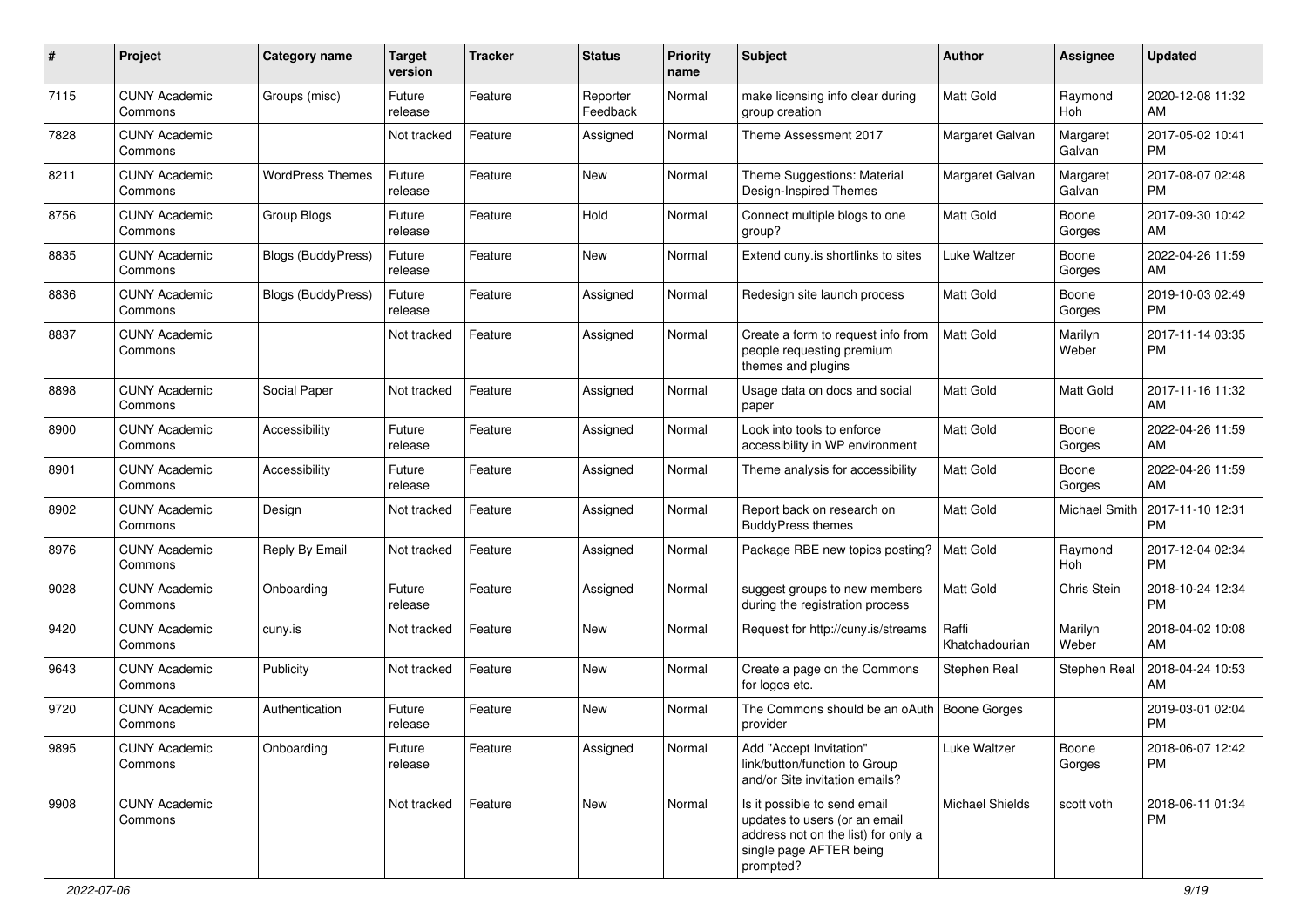| #     | <b>Project</b>                  | <b>Category name</b>       | <b>Target</b><br>version | <b>Tracker</b> | <b>Status</b>        | <b>Priority</b><br>name | <b>Subject</b>                                                                      | <b>Author</b>           | Assignee        | <b>Updated</b>                |
|-------|---------------------------------|----------------------------|--------------------------|----------------|----------------------|-------------------------|-------------------------------------------------------------------------------------|-------------------------|-----------------|-------------------------------|
| 9947  | <b>CUNY Academic</b><br>Commons | <b>WordPress Plugins</b>   | Future<br>release        | Feature        | Reporter<br>Feedback | Normal                  | Install H5P quiz plugin                                                             | <b>Matt Gold</b>        | Boone<br>Gorges | 2018-09-11 11:01<br>AM        |
| 10226 | <b>CUNY Academic</b><br>Commons | Courses                    | Future<br>release        | Feature        | <b>New</b>           | Normal                  | Add "My Courses" to drop down<br>list                                               | scott voth              | Boone<br>Gorges | 2021-11-19 12:42<br><b>PM</b> |
| 10354 | <b>CUNY Academic</b><br>Commons | <b>Public Portfolio</b>    | Future<br>release        | Feature        | <b>New</b>           | Normal                  | Opt out of Having a Profile Page                                                    | scott voth              | Chris Stein     | 2020-05-12 10:43<br>AM        |
| 10368 | <b>CUNY Academic</b><br>Commons |                            | Future<br>release        | Feature        | Assigned             | Normal                  | Use ORCID data to populate<br>academic profile page                                 | Stephen Francoeur       | Boone<br>Gorges | 2018-09-25 01:53<br><b>PM</b> |
| 10380 | <b>CUNY Academic</b><br>Commons | WordPress (misc)           | Future<br>release        | Feature        | In Progress          | Normal                  | Remove blacklisted plugins                                                          | Boone Gorges            |                 | 2022-04-26 12:00<br><b>PM</b> |
| 10659 | <b>CUNY Academic</b><br>Commons | Group Forums               | Future<br>release        | Feature        | Assigned             | Normal                  | Post to multiple groups via email                                                   | <b>Matt Gold</b>        | Raymond<br>Hoh  | 2018-11-15 12:54<br>AM        |
| 11077 | <b>CUNY Academic</b><br>Commons | Events                     | Not tracked              | Feature        | Reporter<br>Feedback | Normal                  | Show event category description<br>in event list view                               | Raffi<br>Khatchadourian |                 | 2019-02-12 10:38<br><b>PM</b> |
| 11131 | <b>CUNY Academic</b><br>Commons |                            | Future<br>release        | Feature        | Reporter<br>Feedback | Normal                  | <b>Image Annotation Plugins</b>                                                     | Laurie Hurson           |                 | 2019-02-26 11:33<br>AM        |
| 11517 | <b>CUNY Academic</b><br>Commons |                            | Not tracked              | Feature        | Assigned             | Normal                  | wp-accessibility plugin should not<br>strip 'target=" blank" by default             | Boone Gorges            | Laurie Hurson   | 2019-09-24 09:57<br>AM        |
| 11531 | <b>CUNY Academic</b><br>Commons | Events                     | Future<br>release        | Feature        | <b>New</b>           | Normal                  | Main Events calendar should<br>include non-public events that user<br>has access to | scott voth              | Boone<br>Gorges | 2019-06-11 10:00<br>AM        |
| 11789 | <b>CUNY Academic</b><br>Commons | Courses                    | Future<br>release        | Feature        | New                  | Normal                  | Ability to remove item from<br>Courses list                                         | Laurie Hurson           | Sonja Leix      | 2019-09-24 12:28<br><b>PM</b> |
| 11834 | <b>CUNY Academic</b><br>Commons | <b>Group Files</b>         | Future<br>release        | Feature        | <b>New</b>           | Normal                  | Improved tools for managing<br>group file folders                                   | Boone Gorges            | Sonja Leix      | 2019-09-06 03:55<br><b>PM</b> |
| 11860 | <b>CUNY Academic</b><br>Commons | Registration               | Future<br>release        | Feature        | <b>New</b>           | Normal                  | <b>Ensure Students Are Aware They</b><br>Can Use Aliases At Registration            | scott voth              |                 | 2019-09-24 08:46<br>AM        |
| 11945 | <b>CUNY Academic</b><br>Commons | Reckoning                  | Future<br>release        | Feature        | Reporter<br>Feedback | Normal                  | Add Comments bubble to<br>Reckoning views                                           | Boone Gorges            | Boone<br>Gorges | 2019-11-12 05:14<br><b>PM</b> |
| 12042 | <b>CUNY Academic</b><br>Commons | <b>Email Notifications</b> | Future<br>release        | Feature        | New                  | Normal                  | Improved error logging for BPGES<br>send queue                                      | <b>Boone Gorges</b>     | Boone<br>Gorges | 2021-11-19 12:25<br><b>PM</b> |
| 12091 | <b>CUNY Academic</b><br>Commons | <b>Group Files</b>         | Future<br>release        | Feature        | <b>New</b>           | Normal                  | Improved pre-upload file validation<br>for bp-group-documents                       | Boone Gorges            | Boone<br>Gorges | 2019-11-14 01:21<br><b>PM</b> |
| 12121 | <b>CUNY Academic</b><br>Commons | <b>WordPress Plugins</b>   | 2.0.3                    | Feature        | Reporter<br>Feedback | Normal                  | Embedding H5P Iframes on<br><b>Commons Site</b>                                     | Laurie Hurson           | Boone<br>Gorges | 2022-06-29 11:32<br>AM        |
| 12446 | <b>CUNY Academic</b><br>Commons | Groups (misc)              | Future<br>release        | Feature        | Reporter<br>Feedback | Normal                  | Toggle default site to group forum<br>posting                                       | Laurie Hurson           | Laurie Hurson   | 2020-03-10 11:57<br>AM        |
| 12911 | <b>CUNY Academic</b><br>Commons |                            | Not tracked              | Feature        | <b>New</b>           | Normal                  | Block access to xmlrpc.php based<br>on User-Agent                                   | Boone Gorges            | Boone<br>Gorges | 2020-06-09 05:12<br><b>PM</b> |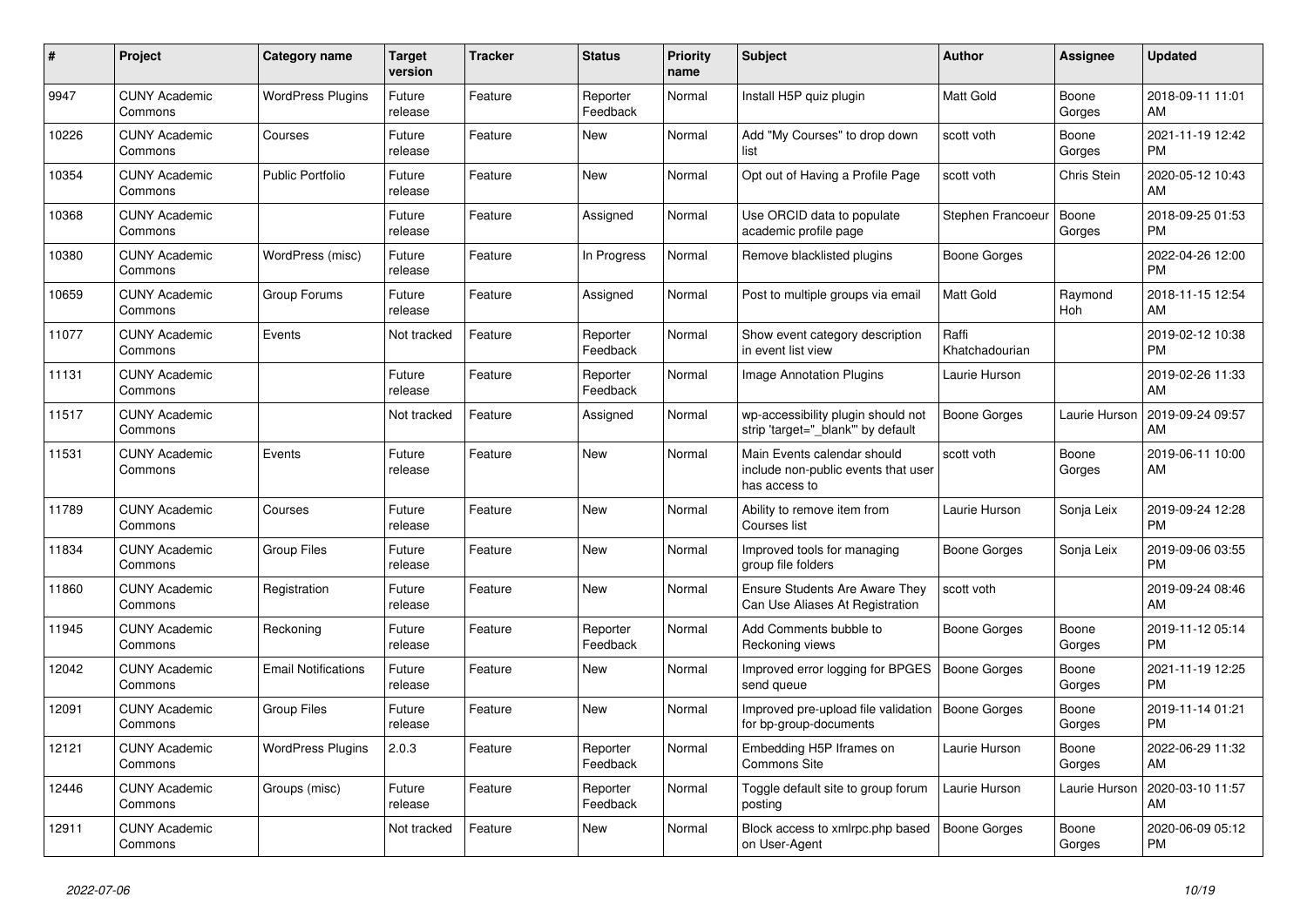| #     | <b>Project</b>                  | <b>Category name</b>           | <b>Target</b><br>version | <b>Tracker</b> | <b>Status</b>        | <b>Priority</b><br>name | <b>Subject</b>                                                                             | <b>Author</b>           | Assignee          | <b>Updated</b>                |
|-------|---------------------------------|--------------------------------|--------------------------|----------------|----------------------|-------------------------|--------------------------------------------------------------------------------------------|-------------------------|-------------------|-------------------------------|
| 13048 | <b>CUNY Academic</b><br>Commons | Shortcodes and<br>embeds       | Future<br>release        | Feature        | New                  | Normal                  | Jupyter Notebooks support                                                                  | Boone Gorges            |                   | 2020-07-14 11:46<br>AM        |
| 13199 | <b>CUNY Academic</b><br>Commons | Group Forums                   | Future<br>release        | Feature        | New                  | Normal                  | Favoring Groups over bbPress<br>plugin                                                     | Colin McDonald          | Colin<br>McDonald | 2021-11-19 12:28<br><b>PM</b> |
| 13358 | <b>CUNY Academic</b><br>Commons | Group Forums                   | Future<br>release        | Feature        | <b>New</b>           | Normal                  | Improved UI for group forum<br>threading settings                                          | Boone Gorges            | Raymond<br>Hoh    | 2021-11-19 12:27<br><b>PM</b> |
| 13370 | <b>CUNY Academic</b><br>Commons | Group Library                  | Future<br>release        | Feature        | New                  | Normal                  | Library bulk deletion and folder<br>editing                                                | Colin McDonald          | Boone<br>Gorges   | 2020-10-13 10:41<br>AM        |
| 13466 | <b>CUNY Academic</b><br>Commons | Cavalcade                      | Future<br>release        | Feature        | New                  | Normal                  | Automated cleanup for duplicate<br>Cavalcade tasks                                         | <b>Boone Gorges</b>     | Boone<br>Gorges   | 2020-10-13 05:24<br><b>PM</b> |
| 13650 | <b>CUNY Academic</b><br>Commons | Group Library                  | Future<br>release        | Feature        | <b>New</b>           | Normal                  | Forum Attachments in Group<br>Librarv                                                      | Laurie Hurson           |                   | 2021-11-19 12:30<br><b>PM</b> |
| 13835 | <b>CUNY Academic</b><br>Commons | WordPress (misc)               | Future<br>release        | Feature        | <b>New</b>           | Normal                  | Allow OneSearch widget to have<br>'CUNY' as campus                                         | <b>Boone Gorges</b>     | Boone<br>Gorges   | 2021-11-19 12:39<br><b>PM</b> |
| 13891 | <b>CUNY Academic</b><br>Commons | Internal Tools and<br>Workflow | 2.1.0                    | Feature        | New                  | Normal                  | Migrate automated linting to<br>GitHub Actions                                             | <b>Boone Gorges</b>     | Jeremy Felt       | 2022-06-29 11:13<br>AM        |
| 14184 | <b>CUNY Academic</b><br>Commons | <b>Public Portfolio</b>        | Future<br>release        | Feature        | <b>New</b>           | Normal                  | Centralized mechanism for storing<br><b>Campus affiliations</b>                            | Boone Gorges            | Boone<br>Gorges   | 2022-01-04 11:35<br>AM        |
| 14309 | <b>CUNY Academic</b><br>Commons | Group Library                  | Future<br>release        | Feature        | <b>New</b>           | Normal                  | Better handling of<br>bp group document file download<br>attempts when file is not present | Boone Gorges            | Boone<br>Gorges   | 2021-11-19 12:28<br><b>PM</b> |
| 14394 | <b>CUNY Academic</b><br>Commons |                                | Not tracked              | Feature        | New                  | Normal                  | Commons News Site - redesign                                                               | scott voth              | scott voth        | 2021-09-14 10:46<br>AM        |
| 14787 | <b>CUNY Academic</b><br>Commons | Plugin Packages                | Future<br>release        | Feature        | New                  | Normal                  | Creating a "Design" plugin<br>package                                                      | Laurie Hurson           | scott voth        | 2022-04-27 04:56<br><b>PM</b> |
| 15194 | <b>CUNY Academic</b><br>Commons | Internal Tools and<br>Workflow | 2.1.0                    | Feature        | <b>New</b>           | Normal                  | PHPCS sniff for un-restored<br>switch_to_blog() calls                                      | Boone Gorges            | Jeremy Felt       | 2022-05-26 10:45<br>AM        |
| 15604 | <b>CUNY Academic</b><br>Commons | <b>Email Notifications</b>     | Future<br>release        | Feature        | Assigned             | Normal                  | <b>Restructure Commons Group</b><br>Digest Email Messages                                  | Matt Gold               | Boone<br>Gorges   | 2022-05-26 10:45<br>AM        |
| 15613 | <b>CUNY Academic</b><br>Commons |                                | 2.0.3                    | Feature        | Reporter<br>Feedback | Normal                  | Adding "Passster" plugin                                                                   | Laurie Hurson           |                   | 2022-06-29 11:32<br>AM        |
| 15883 | <b>CUNY Academic</b><br>Commons |                                | 2.1.0                    | Feature        | New                  | Normal                  | Release BPGES update                                                                       | Boone Gorges            | Boone<br>Gorges   | 2022-05-26 10:39<br>AM        |
| 15923 | <b>CUNY Academic</b><br>Commons |                                | Not tracked              | Feature        | Reporter<br>Feedback | Normal                  | <b>Bellows Plugin Adjustments</b>                                                          | Laurie Hurson           |                   | 2022-04-20 10:10<br>AM        |
| 16092 | <b>CUNY Academic</b><br>Commons |                                | Future<br>release        | Feature        | Hold                 | Normal                  | Don't show main site in Site<br>search results                                             | Boone Gorges            | Boone<br>Gorges   | 2022-05-17 03:12<br><b>PM</b> |
| 16290 | <b>CUNY Academic</b><br>Commons |                                |                          | Feature        | Reporter<br>Feedback | Normal                  | Add Table Of Contents Block<br>plug-in                                                     | Raffi<br>Khatchadourian |                   | 2022-06-24 10:26<br>AM        |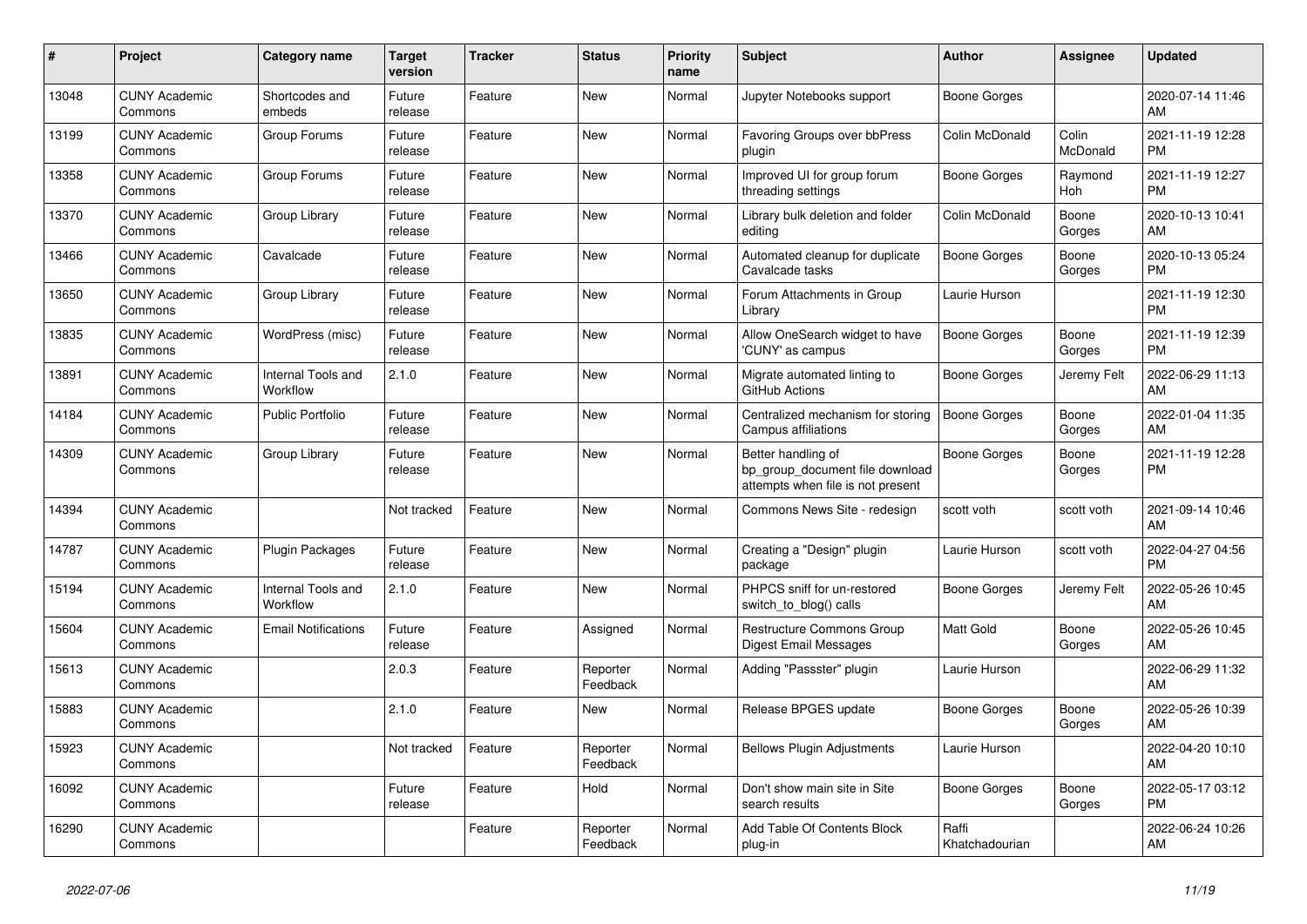| #     | Project                         | <b>Category name</b>     | <b>Target</b><br>version | <b>Tracker</b> | <b>Status</b>        | Priority<br>name | <b>Subject</b>                                                                     | <b>Author</b>           | <b>Assignee</b>     | <b>Updated</b>                |
|-------|---------------------------------|--------------------------|--------------------------|----------------|----------------------|------------------|------------------------------------------------------------------------------------|-------------------------|---------------------|-------------------------------|
| 16314 | <b>CUNY Academic</b><br>Commons | <b>WordPress Plugins</b> |                          | Feature        | <b>New</b>           | Normal           | Install Multicollab plug-in?                                                       | Raffi<br>Khatchadourian |                     | 2022-06-29 03:44<br>PM        |
| 16332 | <b>CUNY Academic</b><br>Commons |                          |                          | Feature        | New                  | Normal           | Refining the OER Tag: Remove<br>OER tag option from Creation<br>Process            | Laurie Hurson           |                     | 2022-07-05 01:07<br><b>PM</b> |
| 16335 | <b>CUNY Academic</b><br>Commons |                          |                          | Feature        | New                  | Normal           | Revisiting options and functions of<br>Creative Commons license widget             | Laurie Hurson           |                     | 2022-07-06 11:17<br>AM        |
| 11968 | JustPublics@365<br>MediaCamp    |                          |                          | Feature        | New                  | Normal           | Nanoscience Retractable Display<br>Unit                                            | Donald Cherry           | Bonnie<br>Eissner   | 2021-02-19 08:50<br>AM        |
| 2571  | <b>NYCDH Community</b><br>Site  |                          |                          | Feature        | Assigned             | Normal           | Add Google custom search box to<br>homepage                                        | Mark Newton             | Raymond<br>Hoh      | 2013-05-18 07:49<br><b>PM</b> |
| 2573  | <b>NYCDH Community</b><br>Site  |                          |                          | Feature        | Reporter<br>Feedback | Normal           | Add dh nyc twitter list feed to site                                               | <b>Mark Newton</b>      | Matt Gold           | 2013-05-16 11:42<br><b>PM</b> |
| 2574  | NYCDH Community<br>Site         |                          |                          | Feature        | Assigned             | Normal           | Add Way to Upload Files to<br>Groups                                               | Mark Newton             | Raymond<br>Hoh      | 2013-05-18 07:46<br><b>PM</b> |
| 636   | <b>CUNY Academic</b><br>Commons | WordPress (misc)         | Not tracked              | Support        | Assigned             | Normal           | Create Lynda.com-like Table of<br>Contents for Prospective Tutorial<br>Screencasts | Matt Gold               | scott voth          | 2016-02-23 03:12<br><b>PM</b> |
| 2175  | <b>CUNY Academic</b><br>Commons | WordPress (misc)         | Not tracked              | Support        | Assigned             | Normal           | Subscibe 2 vs. Jetpack<br>subscription options                                     | local admin             | Matt Gold           | 2016-01-26 04:58<br><b>PM</b> |
| 3492  | <b>CUNY Academic</b><br>Commons | <b>WordPress Themes</b>  | Future<br>release        | Support        | Assigned             | Normal           | Add CBOX theme to the<br>Commons                                                   | scott voth              | Raymond<br>Hoh      | 2014-10-08 05:55<br><b>PM</b> |
| 4070  | <b>CUNY Academic</b><br>Commons | Analytics                | Not tracked              | Support        | Assigned             | Normal           | Request for JITP site analytics                                                    | <b>Matt Gold</b>        | Seth Persons        | 2016-02-23 03:09<br><b>PM</b> |
| 4986  | <b>CUNY Academic</b><br>Commons | ZenDesk                  | Not tracked              | Support        | Assigned             | Normal           | Prepare documentation for<br>Zendesk re web widget                                 | Matt Gold               | Samantha<br>Raddatz | 2016-02-25 03:09<br><b>PM</b> |
| 5826  | <b>CUNY Academic</b><br>Commons | <b>WordPress Plugins</b> | Future<br>release        | Support        | Reporter<br>Feedback | Normal           | <b>Remove Subscription Options</b><br>plugin from directory                        | Sarah Morgano           | Sarah<br>Morgano    | 2016-10-21 04:14<br><b>PM</b> |
| 8607  | <b>CUNY Academic</b><br>Commons |                          | Not tracked              | Support        | New                  | Normal           | Paypal?                                                                            | Marilyn Weber           | Matt Gold           | 2018-05-15 01:37<br><b>PM</b> |
| 9207  | <b>CUNY Academic</b><br>Commons |                          | Future<br>release        | Support        | Reporter<br>Feedback | Normal           | display dashboards made in<br>Tableau?                                             | Marilyn Weber           | Boone<br>Gorges     | 2018-04-10 10:42<br>AM        |
| 9211  | <b>CUNY Academic</b><br>Commons | <b>WordPress Plugins</b> | Future<br>release        | Support        | Reporter<br>Feedback | Normal           | Auto-Role Setting in Forum Plugin   Luke Waltzer<br>Causing Some Confusion         |                         | Boone<br>Gorges     | 2018-03-13 11:44<br>AM        |
| 9729  | <b>CUNY Academic</b><br>Commons | SEO                      | Not tracked              | Support        | New                  | Normal           | 503 Errors showing on<br>newlaborforum.cuny.edu                                    | Diane Krauthamer        | Raymond<br>Hoh      | 2018-05-22 04:48<br><b>PM</b> |
| 9941  | <b>CUNY Academic</b><br>Commons | Wiki                     | Not tracked              | Support        | Assigned             | Normal           | Wiki functionality                                                                 | Matt Gold               | Boone<br>Gorges     | 2018-06-26 10:57<br>AM        |
| 10273 | <b>CUNY Academic</b><br>Commons | Registration             | Not tracked              | Support        | Reporter<br>Feedback | Normal           | users combining CF and campus<br>address                                           | Marilyn Weber           |                     | 2019-09-18 10:58<br>AM        |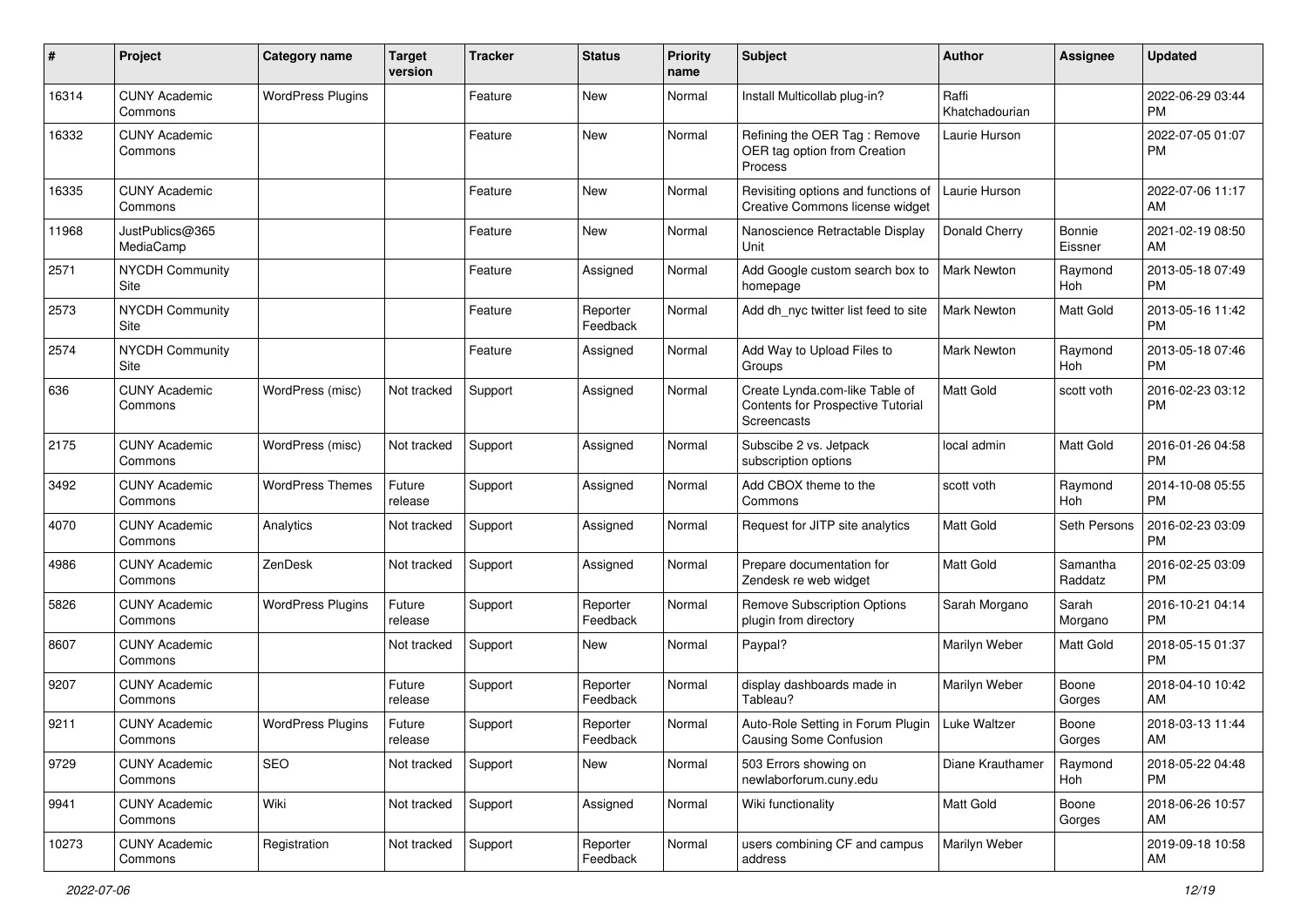| #     | Project                         | Category name            | <b>Target</b><br>version | <b>Tracker</b> | <b>Status</b>        | Priority<br>name | <b>Subject</b>                                                    | <b>Author</b>         | <b>Assignee</b> | <b>Updated</b>                |
|-------|---------------------------------|--------------------------|--------------------------|----------------|----------------------|------------------|-------------------------------------------------------------------|-----------------------|-----------------|-------------------------------|
| 10657 | <b>CUNY Academic</b><br>Commons |                          | Not tracked              | Support        | Reporter<br>Feedback | Normal           | child theme problems                                              | Marilyn Weber         |                 | 2018-11-08 01:19<br><b>PM</b> |
| 10839 | <b>CUNY Academic</b><br>Commons | About page               | Not tracked              | Support        | <b>New</b>           | Normal           | <b>Mission Statement Needs</b><br>Revision                        | scott voth            | Matt Gold       | 2018-12-26 10:58<br>AM        |
| 10982 | <b>CUNY Academic</b><br>Commons | Domain Mapping           | Not tracked              | Support        | Reporter<br>Feedback | Normal           | <b>CNAME</b> question                                             | scott voth            |                 | 2019-01-22 04:29<br><b>PM</b> |
| 11149 | <b>CUNY Academic</b><br>Commons |                          | Not tracked              | Support        | Reporter<br>Feedback | Normal           | comments getting blocked                                          | Marilyn Weber         | Raymond<br>Hoh  | 2019-03-26 11:40<br>AM        |
| 11386 | <b>CUNY Academic</b><br>Commons | WordPress - Media        | Not tracked              | Support        | Reporter<br>Feedback | Normal           | disappearing images                                               | scott voth            | Boone<br>Gorges | 2019-05-14 10:32<br>AM        |
| 11449 | <b>CUNY Academic</b><br>Commons | WordPress - Media        | Not tracked              | Support        | Reporter<br>Feedback | Normal           | Cloning Media Library for JITP<br>from Staging to Production Site | <b>Patrick DeDauw</b> | Boone<br>Gorges | 2019-05-13 12:00<br><b>PM</b> |
| 11493 | <b>CUNY Academic</b><br>Commons | Domain Mapping           | Not tracked              | Support        | Reporter<br>Feedback | Normal           | Domain Mapping Request - Talia<br>Schaffer                        | scott voth            | Matt Gold       | 2019-08-06 08:39<br>AM        |
| 11496 | <b>CUNY Academic</b><br>Commons | <b>Public Portfolio</b>  | 1.15.2                   | Support        | <b>New</b>           | Normal           | Replace Twitter Icon on Member<br>Portfolio page                  | scott voth            | Boone<br>Gorges | 2019-06-06 01:03<br><b>PM</b> |
| 11509 | <b>CUNY Academic</b><br>Commons |                          | Not tracked              | Support        | Reporter<br>Feedback | Normal           | deleted Page causing a Menu<br>problem?                           | Marilyn Weber         |                 | 2019-06-04 09:54<br>AM        |
| 11519 | <b>CUNY Academic</b><br>Commons |                          | Not tracked              | Support        | Assigned             | Normal           | comment option not appearing                                      | Marilyn Weber         |                 | 2019-09-24 10:28<br>AM        |
| 11545 | <b>CUNY Academic</b><br>Commons | <b>WordPress Plugins</b> | Not tracked              | Support        | New                  | Normal           | Twitter searches in WordPress                                     | Gina Cherry           | Matt Gold       | 2019-09-23 01:03<br><b>PM</b> |
| 11624 | <b>CUNY Academic</b><br>Commons | WordPress (misc)         | Not tracked              | Support        | New                  | Normal           | Change pages into posts or swap<br>database for a Commons site?   | Stephen Klein         | Raymond<br>Hoh  | 2019-07-09 11:04<br>AM        |
| 11771 | <b>CUNY Academic</b><br>Commons |                          | Not tracked              | Support        | Reporter<br>Feedback | Normal           | post displays in sections                                         | Marilyn Weber         |                 | 2019-08-20 10:34<br>AM        |
| 11787 | <b>CUNY Academic</b><br>Commons |                          | Not tracked              | Support        | Reporter<br>Feedback | Normal           | automated comments notifications<br>on ZenDesk                    | Marilyn Weber         |                 | 2019-08-26 06:18<br><b>PM</b> |
| 11788 | <b>CUNY Academic</b><br>Commons | <b>WordPress Plugins</b> | Future<br>release        | Support        | Reporter<br>Feedback | Normal           | Plugin Request - Browse Aloud                                     | scott voth            |                 | 2019-09-24 08:42<br>AM        |
| 11848 | <b>CUNY Academic</b><br>Commons |                          | Not tracked              | Support        | Hold                 | Normal           | a Dean of Faculty wants to share a   Marilyn Weber<br>large file  |                       |                 | 2019-09-24 08:44<br>AM        |
| 11883 | <b>CUNY Academic</b><br>Commons | Help/Codex               | Not tracked              | Support        | <b>New</b>           | Normal           | Need Embedding Help Page<br>Update (Tableau)                      | Anthony Wheeler       | scott voth      | 2019-09-24 08:49<br>AM        |
| 12004 | <b>CUNY Academic</b><br>Commons |                          | Not tracked              | Support        | Reporter<br>Feedback | Normal           | Notifications for spam blog<br>comments                           | Gina Cherry           | Raymond<br>Hoh  | 2019-11-01 12:05<br><b>PM</b> |
| 12247 | <b>CUNY Academic</b><br>Commons | Publicity                | Not tracked              | Support        | <b>New</b>           | Normal           | <b>Screenshot of First Commons</b><br>Homepage                    | scott voth            | scott voth      | 2020-01-14 12:08<br><b>PM</b> |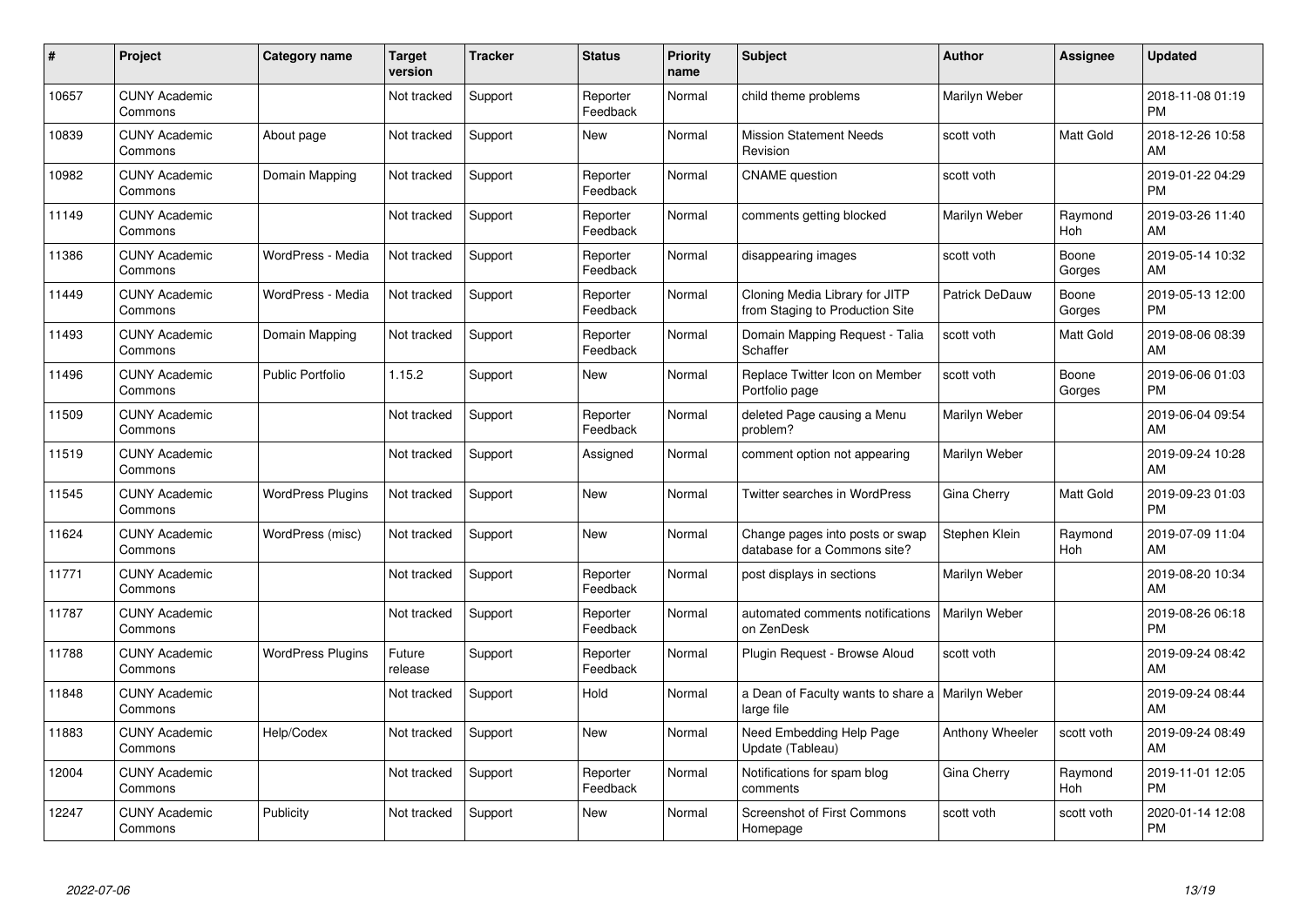| #     | Project                         | <b>Category name</b>      | Target<br>version | <b>Tracker</b> | <b>Status</b>        | <b>Priority</b><br>name | <b>Subject</b>                                                   | Author         | Assignee         | <b>Updated</b>                |
|-------|---------------------------------|---------------------------|-------------------|----------------|----------------------|-------------------------|------------------------------------------------------------------|----------------|------------------|-------------------------------|
| 12328 | <b>CUNY Academic</b><br>Commons |                           | Not tracked       | Support        | <b>New</b>           | Normal                  | Sign up Code for Non-CUNY<br>Faculty                             | Laurie Hurson  |                  | 2020-01-28 10:25<br>AM        |
| 12350 | <b>CUNY Academic</b><br>Commons | <b>Blogs (BuddyPress)</b> | Not tracked       | Support        | Reporter<br>Feedback | Normal                  | URL creation problem                                             | Marilyn Weber  |                  | 2020-02-03 11:27<br>AM        |
| 12352 | <b>CUNY Academic</b><br>Commons |                           | Not tracked       | Support        | New                  | Normal                  | 'posts list" page builder block<br>option                        | Marilyn Weber  |                  | 2020-02-03 01:29<br><b>PM</b> |
| 12382 | <b>CUNY Academic</b><br>Commons | Membership                | Not tracked       | Support        | <b>New</b>           | Normal                  | Email request change                                             | Marilyn Weber  | Marilyn<br>Weber | 2020-02-06 12:56<br><b>PM</b> |
| 12484 | <b>CUNY Academic</b><br>Commons |                           | Not tracked       | Support        | Reporter<br>Feedback | Normal                  | Sign up Code for COIL Course<br>starting in March                | Laurie Hurson  | Matt Gold        | 2020-03-02 02:26<br><b>PM</b> |
| 12741 | <b>CUNY Academic</b><br>Commons | <b>WordPress Plugins</b>  | Not tracked       | Support        | Reporter<br>Feedback | Normal                  | Tableau Public Viz Block                                         | Marilyn Weber  | Raymond<br>Hoh   | 2020-05-12 11:00<br>AM        |
| 13034 | <b>CUNY Academic</b><br>Commons |                           | Not tracked       | Support        | Reporter<br>Feedback | Normal                  | a site is asking people to join the<br>Commons to get a download | Marilyn Weber  |                  | 2020-07-12 07:23<br>AM        |
| 13255 | <b>CUNY Academic</b><br>Commons |                           | Not tracked       | Support        | Reporter<br>Feedback | Normal                  | Accessibility problems                                           | Marilyn Weber  |                  | 2020-09-01 05:48<br><b>PM</b> |
| 13286 | <b>CUNY Academic</b><br>Commons |                           | Not tracked       | Support        | New                  | Normal                  | problem connecting with<br>WordPress app                         | Marilyn Weber  | Raymond<br>Hoh   | 2020-09-08 11:16<br>AM        |
| 13946 | <b>CUNY Academic</b><br>Commons | <b>WordPress Plugins</b>  | 2.1.0             | Support        | Assigned             | Normal                  | <b>Custom Embed handler For</b><br>OneDrive files                | scott voth     | Raymond<br>Hoh   | 2022-05-26 10:46<br>AM        |
| 13975 | <b>CUNY Academic</b><br>Commons | Social Paper              | Not tracked       | Support        | Reporter<br>Feedback | Normal                  | can't approve comments on Social<br>Paper paper                  | Marilyn Weber  |                  | 2021-02-12 09:33<br>AM        |
| 14074 | <b>CUNY Academic</b><br>Commons | WordPress (misc)          | Not tracked       | Support        | Reporter<br>Feedback | Normal                  | page password protection problem                                 | Marilyn Weber  |                  | 2021-03-02 11:03<br>AM        |
| 14398 | <b>CUNY Academic</b><br>Commons |                           | Not tracked       | Support        | Reporter<br>Feedback | Normal                  | Events plug-in notification problem                              | Marilyn Weber  |                  | 2021-05-11 11:21<br>AM        |
| 14538 | <b>CUNY Academic</b><br>Commons |                           | Not tracked       | Support        | Reporter<br>Feedback | Normal                  | <b>Weebly To Commons</b>                                         | Laurie Hurson  |                  | 2021-09-14 10:47<br>AM        |
| 14784 | <b>CUNY Academic</b><br>Commons |                           |                   | Support        | Reporter<br>Feedback | Normal                  | User report of logo problem when<br>using Customizer theme       | Marilyn Weber  |                  | 2021-09-17 10:25<br>AM        |
| 14842 | <b>CUNY Academic</b><br>Commons |                           | Not tracked       | Support        | Reporter<br>Feedback | Normal                  | Question about widgets and block<br>editor                       | Gina Cherry    |                  | 2021-10-06 03:01<br><b>PM</b> |
| 14900 | <b>CUNY Academic</b><br>Commons |                           | Not tracked       | Support        | Reporter<br>Feedback | Normal                  | previous theme?                                                  | Marilyn Weber  |                  | 2021-10-25 10:31<br>AM        |
| 14911 | <b>CUNY Academic</b><br>Commons | <b>WordPress Themes</b>   | Not tracked       | Support        | <b>New</b>           | Normal                  | Twentytwentyone theme                                            | Marilyn Weber  |                  | 2021-10-28 10:37<br>AM        |
| 14983 | <b>CUNY Academic</b><br>Commons | WordPress (misc)          | Not tracked       | Support        | Reporter<br>Feedback | Normal                  | "Read More" tag not working                                      | Rebecca Krisel | Raymond<br>Hoh   | 2021-11-23 01:17<br><b>PM</b> |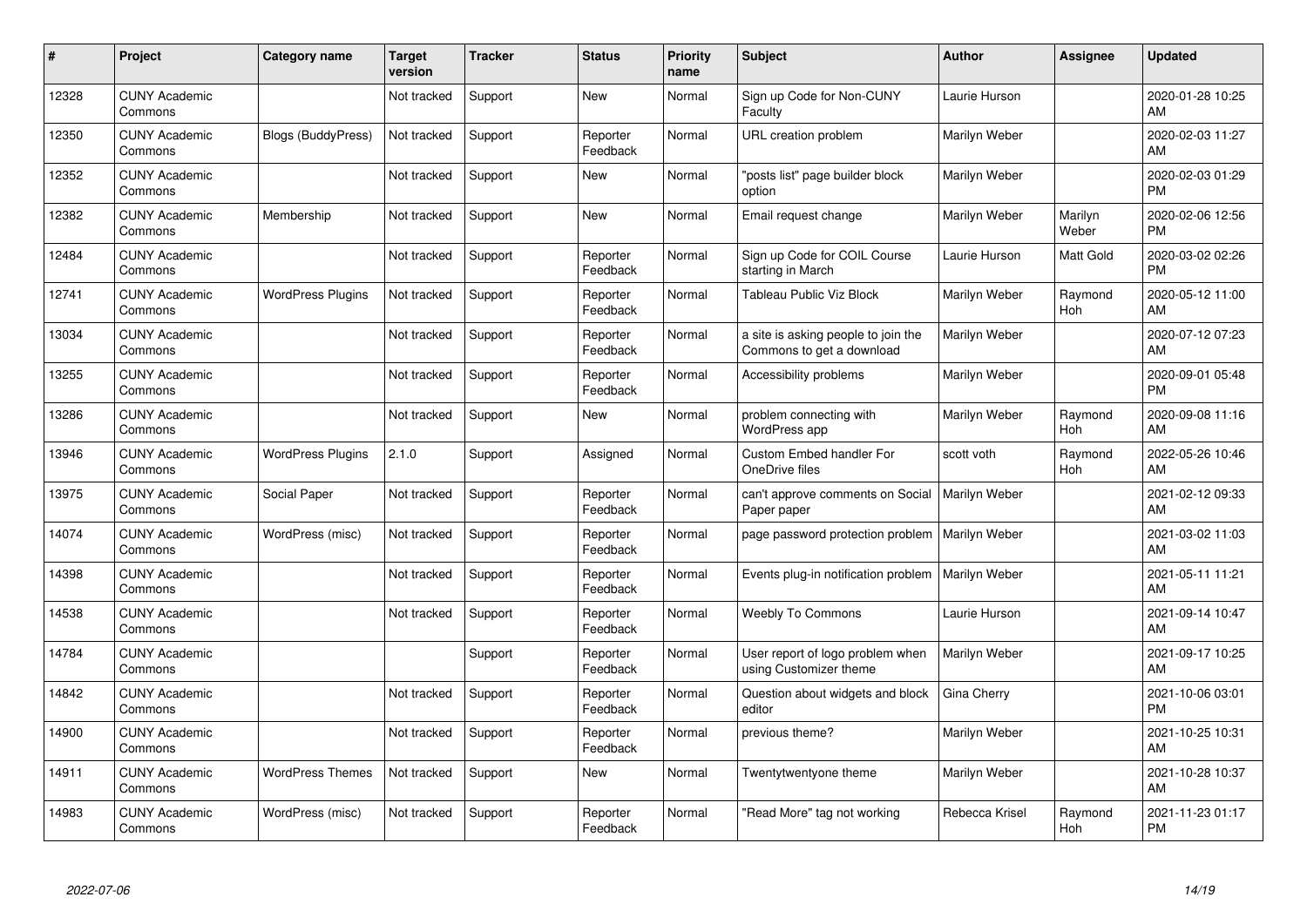| #     | Project                         | Category name    | <b>Target</b><br>version | <b>Tracker</b> | <b>Status</b>        | <b>Priority</b><br>name | Subject                                                             | Author           | <b>Assignee</b>    | <b>Updated</b>                |
|-------|---------------------------------|------------------|--------------------------|----------------|----------------------|-------------------------|---------------------------------------------------------------------|------------------|--------------------|-------------------------------|
| 14994 | <b>CUNY Academic</b><br>Commons | cdev.gc.cuny.edu | Not tracked              | Support        | In Progress          | Normal                  | Clear Cache on CDEV                                                 | scott voth       | Raymond<br>Hoh     | 2021-12-07 03:51<br><b>PM</b> |
| 15045 | <b>CUNY Academic</b><br>Commons |                  |                          | Support        | New                  | Normal                  | no result for KCeL in the search<br>box on the commons              | Marilyn Weber    |                    | 2021-12-10 11:29<br>AM        |
| 15169 | <b>CUNY Academic</b><br>Commons |                  | 2.0.3                    | Support        | Reporter<br>Feedback | Normal                  | new Prelude website zipfiles for<br>custom theme and other files.   | Marilyn Weber    |                    | 2022-06-29 11:32<br>AM        |
| 15176 | <b>CUNY Academic</b><br>Commons |                  | Not tracked              | Support        | Reporter<br>Feedback | Normal                  | Archiving Q Writing & Old<br>Wordpress Sites on the Commons         | Laurie Hurson    |                    | 2022-02-08 10:28<br>AM        |
| 15260 | <b>CUNY Academic</b><br>Commons |                  |                          | Support        | Reporter<br>Feedback | Normal                  | Diacritical markings   European<br><b>Stages</b>                    | Marilyn Weber    |                    | 2022-02-04 08:16<br>AM        |
| 15370 | <b>CUNY Academic</b><br>Commons |                  |                          | Support        | Reporter<br>Feedback | Normal                  | All-in-One Event Calendar?                                          | Marilyn Weber    |                    | 2022-02-17 11:03<br>AM        |
| 15565 | <b>CUNY Academic</b><br>Commons |                  |                          | Support        | <b>New</b>           | Normal                  | Events - send updates to an email<br>listserv                       | Marilyn Weber    |                    | 2022-03-10 01:06<br><b>PM</b> |
| 15655 | <b>CUNY Academic</b><br>Commons |                  | 2.0.3                    | Support        | Reporter<br>Feedback | Normal                  | Event Aggregator plugin?                                            | Marilyn Weber    |                    | 2022-06-29 11:32<br>AM        |
| 15767 | <b>CUNY Academic</b><br>Commons | WordPress (misc) |                          | Support        | <b>New</b>           | Normal                  | Site loading slowly                                                 | scott voth       | Boone<br>Gorges    | 2022-04-04 08:56<br><b>PM</b> |
| 15816 | <b>CUNY Academic</b><br>Commons |                  | Not tracked              | Support        | <b>New</b>           | Normal                  | slow loading at SPS                                                 | Marilyn Weber    |                    | 2022-04-05 01:26<br>PM        |
| 16099 | <b>CUNY Academic</b><br>Commons |                  |                          | Support        | Reporter<br>Feedback | Normal                  | request for Newsletter Glue                                         | Marilyn Weber    |                    | 2022-05-13 12:14<br><b>PM</b> |
| 16110 | <b>CUNY Academic</b><br>Commons |                  |                          | Support        | Reporter<br>Feedback | Normal                  | remove Creative Commons<br>license from pages?                      | Marilyn Weber    | Raymond<br>Hoh     | 2022-05-17 06:11<br><b>PM</b> |
| 2666  | <b>CUNY Academic</b><br>Commons | About page       | Not tracked              | Documentation  | Assigned             | Normal                  | <b>Update About Text</b>                                            | Chris Stein      | Luke Waltzer       | 2016-03-04 11:19<br>AM        |
| 3524  | <b>CUNY Academic</b><br>Commons | Documentation    | Not tracked              | Documentation  | Assigned             | Normal                  | Post describing all you can do<br>when starting up a new blog/group | <b>Matt Gold</b> | scott voth         | 2014-10-04 12:56<br><b>PM</b> |
| 3565  | <b>CUNY Academic</b><br>Commons | My Commons       | Not tracked              | Documentation  | <b>New</b>           | Normal                  | Load Newest inconsistencies                                         | Chris Stein      | scott voth         | 2015-11-09 01:16<br><b>PM</b> |
| 8666  | <b>CUNY Academic</b><br>Commons | Teaching         | Not tracked              | Documentation  | Assigned             | Normal                  | Create Teaching on the Commons<br>Resource Page                     | Matt Gold        | Laurie Hurson      | 2019-09-23 03:16<br><b>PM</b> |
| 12392 | <b>CUNY Academic</b><br>Commons | Help/Codex       | Not tracked              | Documentation  | <b>New</b>           | Normal                  | <b>Updates to Common Commons</b><br>Questions on Help Page          | scott voth       | Margaret<br>Galvan | 2020-02-11 10:53<br>AM        |
| 3369  | <b>CUNY Academic</b><br>Commons | Reply By Email   | Not tracked              | Outreach       | Hold                 | Normal                  | Release reply by email to WP<br>plugin directory                    | Matt Gold        | Raymond<br>Hoh     | 2016-03-01 12:46<br><b>PM</b> |
| 9015  | <b>CUNY Academic</b><br>Commons | Groups (misc)    | Not tracked              | Outreach       | Assigned             | Normal                  | Email group admins the email<br>addresses of their groups           | Matt Gold        | Matt Gold          | 2018-01-02 09:54<br>AM        |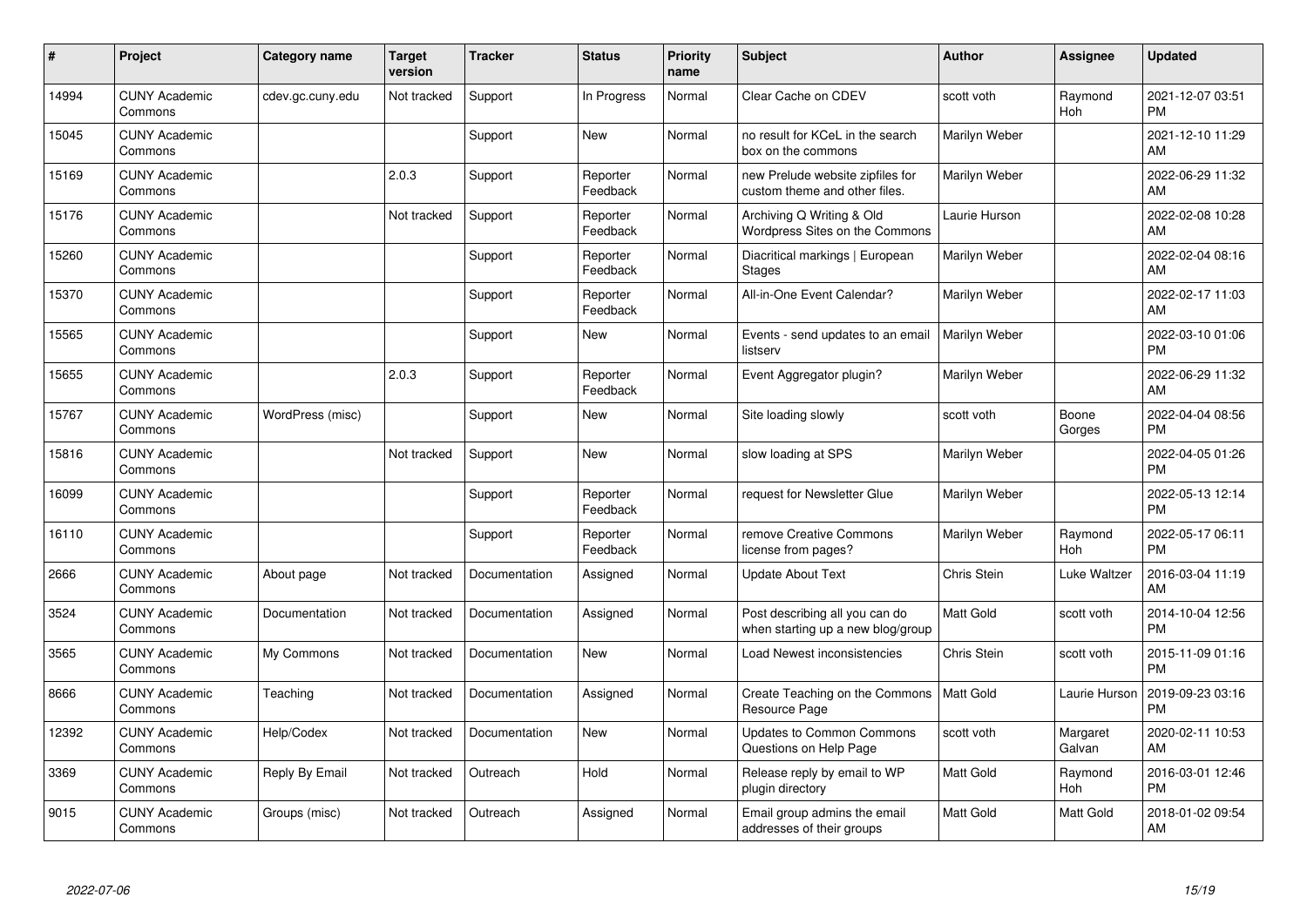| #     | Project                         | <b>Category name</b>   | <b>Target</b><br>version | <b>Tracker</b> | <b>Status</b>        | <b>Priority</b><br>name | <b>Subject</b>                                                                       | <b>Author</b>    | <b>Assignee</b>     | <b>Updated</b>                |
|-------|---------------------------------|------------------------|--------------------------|----------------|----------------------|-------------------------|--------------------------------------------------------------------------------------|------------------|---------------------|-------------------------------|
| 2612  | <b>CUNY Academic</b><br>Commons |                        | Not tracked              | Publicity      | Assigned             | Normal                  | Pinterest site for the Commons                                                       | local admin      | Sarah<br>Morgano    | 2016-03-04 11:19<br>AM        |
| 3506  | <b>CUNY Academic</b><br>Commons | Publicity              | 1.7                      | Publicity      | New                  | Normal                  | Prepare 1.7 email messaging                                                          | Micki Kaufman    | Micki<br>Kaufman    | 2014-10-01 12:36<br><b>PM</b> |
| 3509  | <b>CUNY Academic</b><br>Commons | Publicity              | 1.7                      | Publicity      | New                  | Normal                  | Create 1.7 digital signage imagery                                                   | Micki Kaufman    | Marilyn<br>Weber    | 2014-10-01 12:40<br><b>PM</b> |
| 3510  | <b>CUNY Academic</b><br>Commons | Publicity              | 1.7                      | Publicity      | Assigned             | Normal                  | Post on the News Blog re: 'My<br>Commons'                                            | Micki Kaufman    | Sarah<br>Morgano    | 2014-10-15 11:18<br>AM        |
| 3511  | <b>CUNY Academic</b><br>Commons | Publicity              | 1.7                      | Publicity      | Assigned             | Normal                  | Social media for 1.7                                                                 | Micki Kaufman    | Sarah<br>Morgano    | 2014-10-14 03:32<br><b>PM</b> |
| 5298  | <b>CUNY Academic</b><br>Commons |                        | Not tracked              | Publicity      | New                  | Normal                  | Survey Pop-Up Text                                                                   | Samantha Raddatz | Samantha<br>Raddatz | 2016-03-22 12:27<br><b>PM</b> |
| 6014  | <b>CUNY Academic</b><br>Commons | Publicity              | Future<br>release        | Publicity      | Reporter<br>Feedback | Normal                  | Google search listing                                                                | <b>Matt Gold</b> | Boone<br>Gorges     | 2016-09-21 03:48<br><b>PM</b> |
| 6665  | <b>CUNY Academic</b><br>Commons |                        | Not tracked              | Publicity      | New                  | Normal                  | Dead Link in 1.10 announcement<br>post                                               | Paige Dupont     | Stephen Real        | 2016-12-01 03:11<br><b>PM</b> |
| 11393 | <b>CUNY Academic</b><br>Commons |                        | Not tracked              | Publicity      | <b>New</b>           | Normal                  | After 1.15 release, ceate a hero<br>slide and post about adding a site<br>to a group | scott voth       | Patrick<br>Sweeney  | 2019-05-14 10:32<br>AM        |
| 14475 | <b>CUNY Academic</b><br>Commons |                        | Not tracked              | Publicity      | <b>New</b>           | Normal                  | OER Showcase Page                                                                    | Laurie Hurson    | Laurie Hurson       | 2021-09-14 10:46<br>AM        |
| 14504 | <b>CUNY Academic</b><br>Commons |                        | Not tracked              | Publicity      | Reporter<br>Feedback | Normal                  | Adding showcases to home page<br>menu                                                | Laurie Hurson    | Boone<br>Gorges     | 2022-01-19 03:26<br><b>PM</b> |
| 860   | <b>CUNY Academic</b><br>Commons | Design                 | Future<br>release        | Design/UX      | Assigned             | Normal                  | <b>Standardize Button Treatment</b><br><b>Across the Commons</b>                     | Chris Stein      | Chris Stein         | 2014-05-01 09:45<br>AM        |
| 3059  | <b>CUNY Academic</b><br>Commons | Group Forums           | Future<br>release        | Design/UX      | <b>New</b>           | Normal                  | Forum Post Permissable Content<br><b>Explanatory Text</b>                            | Chris Stein      | Chris Stein         | 2015-04-02 11:27<br>AM        |
| 3577  | <b>CUNY Academic</b><br>Commons | My Commons             | Future<br>release        | Design/UX      | Assigned             | Normal                  | Replies to items in My Commons                                                       | <b>Matt Gold</b> | Raymond<br>Hoh      | 2015-04-09 05:19<br><b>PM</b> |
| 4027  | <b>CUNY Academic</b><br>Commons | Commons In A Box       | Not tracked              | Design/UX      | Assigned             | Normal                  | Usability review of CBOX update<br>procedures                                        | <b>Matt Gold</b> | Samantha<br>Raddatz | 2015-05-11 06:36<br><b>PM</b> |
| 4221  | <b>CUNY Academic</b><br>Commons | Group Forums           | Future<br>release        | Design/UX      | Assigned             | Normal                  | Add 'Number of Posts' display<br>option to Forum page                                | Samantha Raddatz | Samantha<br>Raddatz | 2015-06-26 02:21<br><b>PM</b> |
| 4222  | <b>CUNY Academic</b><br>Commons | User Experience        | Future<br>release        | Design/UX      | <b>New</b>           | Normal                  | Add information to 'Delete<br>Account' page                                          | Samantha Raddatz | scott voth          | 2015-06-26 11:35<br>AM        |
| 4225  | <b>CUNY Academic</b><br>Commons | DiRT Integration       | Future<br>release        | Design/UX      | New                  | Normal                  | Add information to DIRT page (in<br>Create a Group)                                  | Samantha Raddatz | Matt Gold           | 2015-06-26 03:14<br><b>PM</b> |
| 4226  | <b>CUNY Academic</b><br>Commons | <b>BuddyPress Docs</b> | Future<br>release        | Design/UX      | <b>New</b>           | Normal                  | Add option to connect a Doc with a Samantha Raddatz<br>Group                         |                  | Samantha<br>Raddatz | 2015-09-09 04:08<br><b>PM</b> |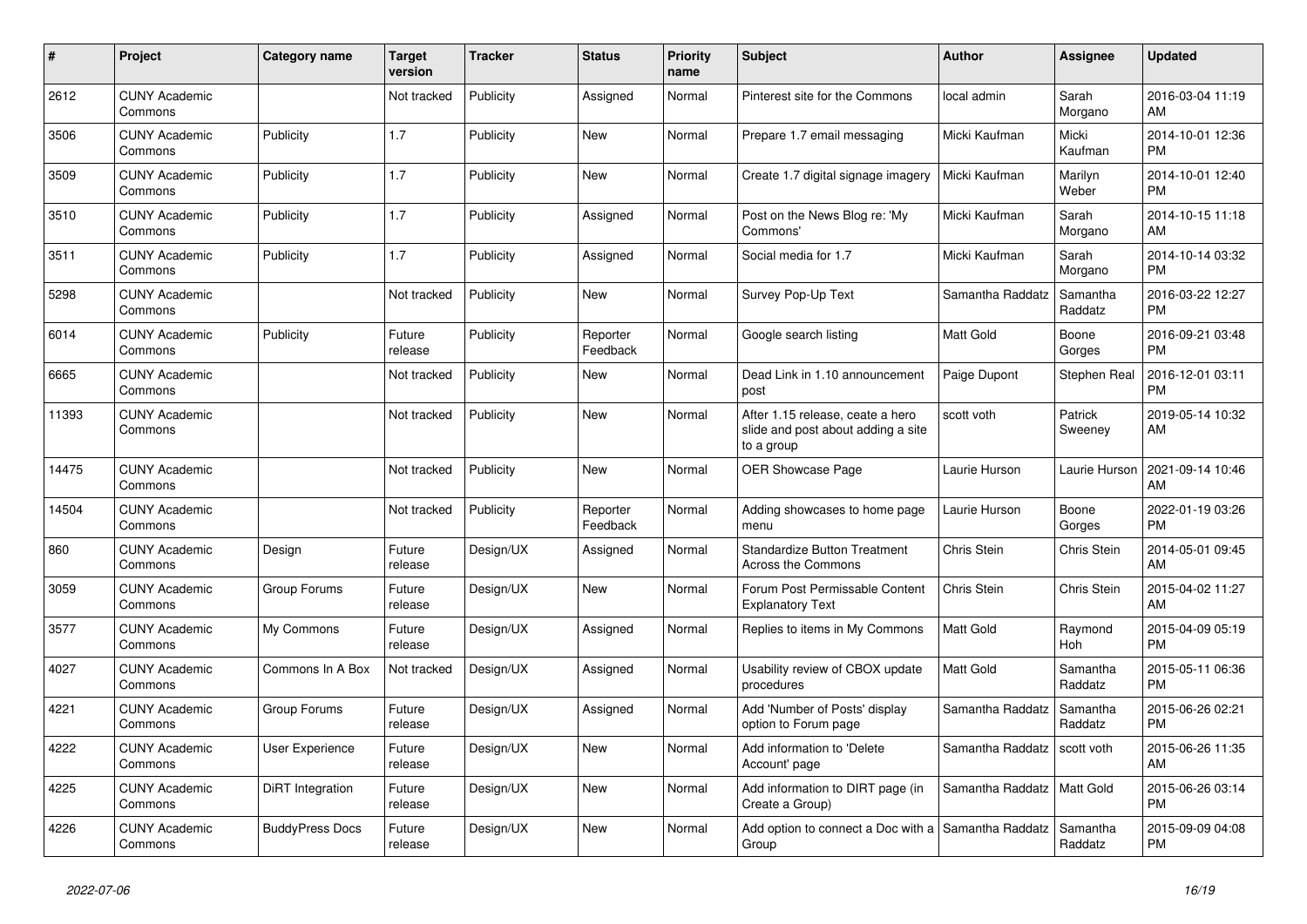| #     | <b>Project</b>                  | <b>Category name</b>        | <b>Target</b><br>version | <b>Tracker</b> | <b>Status</b>        | <b>Priority</b><br>name | <b>Subject</b>                                                                                  | <b>Author</b>           | Assignee            | <b>Updated</b>                |
|-------|---------------------------------|-----------------------------|--------------------------|----------------|----------------------|-------------------------|-------------------------------------------------------------------------------------------------|-------------------------|---------------------|-------------------------------|
| 4235  | <b>CUNY Academic</b><br>Commons |                             | Not tracked              | Design/UX      | Assigned             | Normal                  | Explore user experience around<br>comments on forum topics vs docs                              | Matt Gold               | Samantha<br>Raddatz | 2015-07-21 10:23<br>AM        |
| 4253  | <b>CUNY Academic</b><br>Commons | <b>Public Portfolio</b>     | Future<br>release        | Design/UX      | New                  | Normal                  | Encourage users to add portfolio<br>content                                                     | Samantha Raddatz        | Samantha<br>Raddatz | 2015-07-07 11:32<br>AM        |
| 4404  | <b>CUNY Academic</b><br>Commons | <b>Public Portfolio</b>     | Future<br>release        | Design/UX      | Assigned             | Normal                  | Change color of permissions info<br>on portfolio editing interface                              | Matt Gold               | Samantha<br>Raddatz | 2015-08-11 05:28<br><b>PM</b> |
| 4592  | <b>CUNY Academic</b><br>Commons | Events                      | Future<br>release        | Design/UX      | <b>New</b>           | Normal                  | Event Creation - Venue Dropdown<br>Slow                                                         | Samantha Raddatz        | Boone<br>Gorges     | 2015-09-14 04:56<br><b>PM</b> |
| 4622  | <b>CUNY Academic</b><br>Commons | <b>Public Portfolio</b>     | Future<br>release        | Design/UX      | <b>New</b>           | Normal                  | <b>Profile Visibility Settings</b>                                                              | Samantha Raddatz        | Samantha<br>Raddatz | 2015-09-21 12:18<br><b>PM</b> |
| 4903  | <b>CUNY Academic</b><br>Commons | Events                      | Future<br>release        | Design/UX      | Assigned             | Normal                  | Improving visual appearance of<br>event calendars                                               | Matt Gold               | Boone<br>Gorges     | 2016-10-13 11:51<br>AM        |
| 5182  | <b>CUNY Academic</b><br>Commons | Social Paper                | Future<br>release        | Design/UX      | New                  | Normal                  | "Publishing" a private paper on<br>social paper?                                                | Raffi<br>Khatchadourian | Boone<br>Gorges     | 2016-10-13 04:12<br><b>PM</b> |
| 5183  | <b>CUNY Academic</b><br>Commons | Social Paper                | Future<br>release        | Design/UX      | <b>New</b>           | Normal                  | Creating a new paper when<br>viewing an existing paper                                          | Raffi<br>Khatchadourian | Samantha<br>Raddatz | 2016-02-02 12:09<br><b>PM</b> |
| 6298  | <b>CUNY Academic</b><br>Commons | <b>User Experience</b>      | Not tracked              | Design/UX      | Assigned             | Normal                  | Examine data from survey                                                                        | Matt Gold               | Margaret<br>Galvan  | 2016-10-14 12:16<br><b>PM</b> |
| 7624  | <b>CUNY Academic</b><br>Commons | BuddyPress (misc)           | Future<br>release        | Design/UX      | New                  | Normal                  | <b>BP</b> Notifications                                                                         | Luke Waltzer            | Paige Dupont        | 2017-02-08 10:43<br><b>PM</b> |
| 10439 | <b>CUNY Academic</b><br>Commons | Design                      | 2.1.0                    | Design/UX      | <b>New</b>           | Normal                  | <b>Create Style Guide for Commons</b>                                                           | Sonja Leix              | Sara Cannon         | 2022-06-28 01:43<br><b>PM</b> |
| 10580 | <b>CUNY Academic</b><br>Commons | Information<br>Architecture | Future<br>release        | Design/UX      | New                  | Normal                  | Primary nav item review                                                                         | Boone Gorges            | Sara Cannon         | 2022-06-28 01:29<br><b>PM</b> |
| 11843 | <b>CUNY Academic</b><br>Commons | WordPress (misc)            | Future<br>release        | Design/UX      | New                  | Normal                  | Tweaking the Gutenberg Editor<br>Interface                                                      | Laurie Hurson           |                     | 2022-04-26 12:00<br><b>PM</b> |
| 15210 | <b>CUNY Academic</b><br>Commons | Analytics                   | Not tracked              | Design/UX      | <b>New</b>           | Normal                  | Google Analytics improvements                                                                   | Colin McDonald          | Boone<br>Gorges     | 2022-05-24 10:47<br>AM        |
| 8078  | <b>CUNY Academic</b><br>Commons | <b>WordPress Plugins</b>    | Future<br>release        | System Upgrade | Assigned             | Normal                  | <b>CommentPress Updates</b>                                                                     | Margaret Galvan         | Christian<br>Wach   | 2017-05-08 03:49<br><b>PM</b> |
| 4535  | <b>CUNY Academic</b><br>Commons | My Commons                  | Future<br>release        | <b>Bug</b>     | New                  | Low                     | My Commons filter issue                                                                         | scott voth              | Raymond<br>Hoh      | 2015-09-01 11:17<br>AM        |
| 6356  | <b>CUNY Academic</b><br>Commons | <b>WordPress Plugins</b>    | Future<br>release        | Bug            | Reporter<br>Feedback | Low                     | Should Subscribe2 be<br>deprecated?                                                             | Luke Waltzer            |                     | 2017-03-20 12:20<br><b>PM</b> |
| 6749  | <b>CUNY Academic</b><br>Commons | Events                      | Future<br>release        | <b>Bug</b>     | <b>New</b>           | Low                     | BPEO iCal request can trigger<br>very large number of DB queries                                | <b>Boone Gorges</b>     | Raymond<br>Hoh      | 2016-11-15 10:09<br><b>PM</b> |
| 8675  | <b>CUNY Academic</b><br>Commons | User Onboarding             | Future<br>release        | <b>Bug</b>     | Reporter<br>Feedback | Low                     | Add new User search screen calls<br>for the input of email address but<br>doesn't work with one | Paul Hebert             | Boone<br>Gorges     | 2017-10-11 11:17<br>AM        |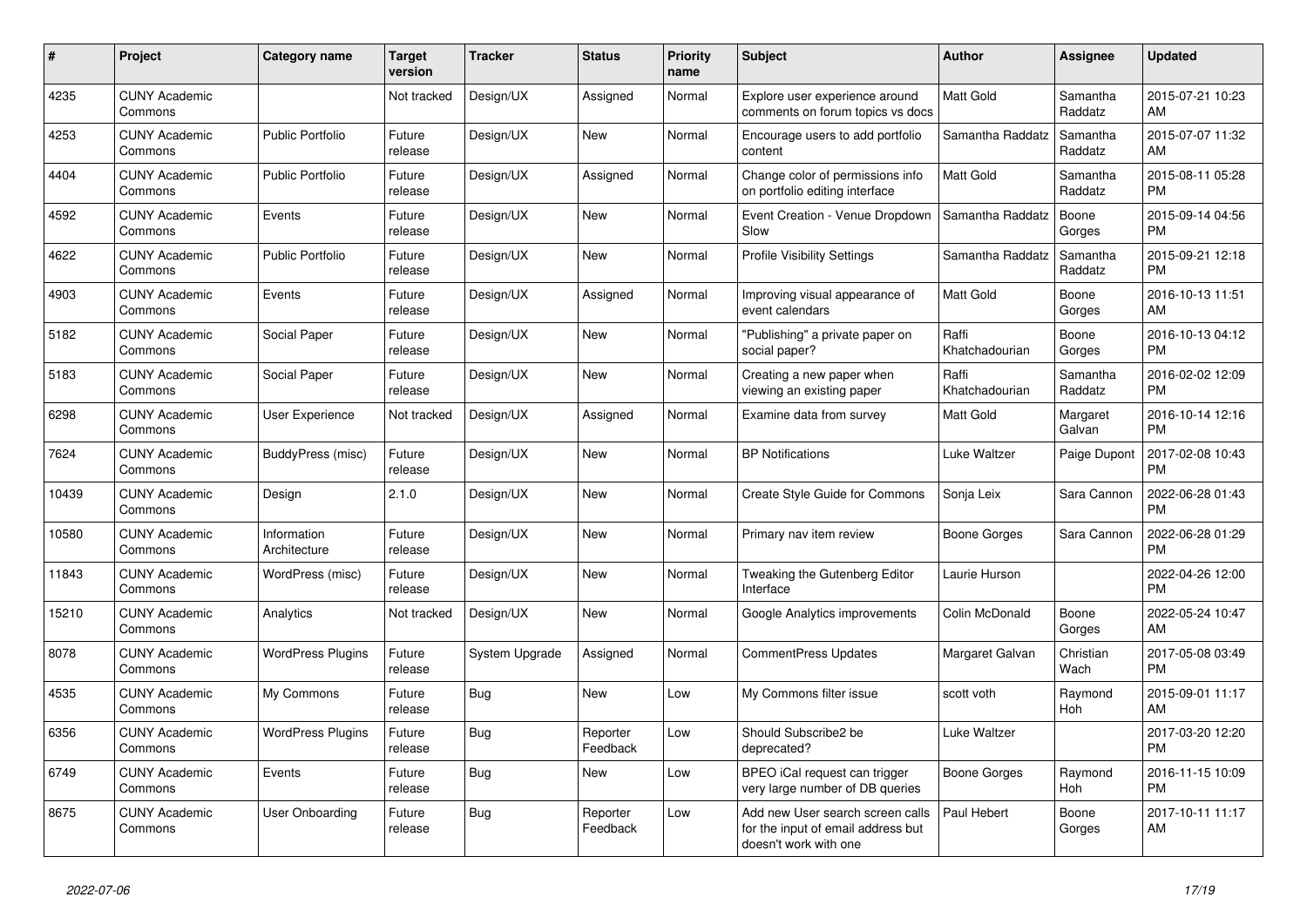| #     | Project                         | <b>Category name</b>       | <b>Target</b><br>version | <b>Tracker</b> | <b>Status</b>        | <b>Priority</b><br>name | <b>Subject</b>                                                                | Author              | <b>Assignee</b>     | <b>Updated</b>                |
|-------|---------------------------------|----------------------------|--------------------------|----------------|----------------------|-------------------------|-------------------------------------------------------------------------------|---------------------|---------------------|-------------------------------|
| 11971 | <b>CUNY Academic</b><br>Commons | <b>Email Notifications</b> | Future<br>release        | <b>Bug</b>     | Reporter<br>Feedback | Low                     | Pictures obscured in emailed post<br>notifications                            | Marilyn Weber       | Raymond<br>Hoh      | 2019-11-21 01:14<br><b>PM</b> |
| 2576  | <b>NYCDH Community</b><br>Site  |                            |                          | <b>Bug</b>     | Hold                 | Low                     | Test Next Button in Javascript<br><b>Tutorial Under Activities</b>            | Mark Newton         | Alex Gil            | 2013-05-18 02:55<br><b>PM</b> |
| 2618  | <b>NYCDH Community</b><br>Site  |                            |                          | <b>Bug</b>     | Assigned             | Low                     | Mark blogs as spam when created<br>by users marked as spam                    | <b>Matt Gold</b>    | Boone<br>Gorges     | 2013-06-09 11:38<br><b>PM</b> |
| 58    | <b>CUNY Academic</b><br>Commons | BuddyPress (misc)          | Future<br>release        | Feature        | Assigned             | Low                     | Make member search sortable by<br>last name                                   | Roberta Brody       | Boone<br>Gorges     | 2010-08-26 02:38<br><b>PM</b> |
| 310   | <b>CUNY Academic</b><br>Commons | BuddyPress (misc)          | Future<br>release        | Feature        | Assigned             | Low                     | <b>Friend Request Email</b>                                                   | <b>Matt Gold</b>    | Samantha<br>Raddatz | 2015-11-09 05:08<br><b>PM</b> |
| 333   | <b>CUNY Academic</b><br>Commons | <b>Email Notifications</b> | Future<br>release        | Feature        | Assigned             | Low                     | Delay Forum Notification Email<br>Delivery Until After Editing Period<br>Ends | Matt Gold           | Raymond<br>Hoh      | 2015-11-09 06:01<br><b>PM</b> |
| 519   | <b>CUNY Academic</b><br>Commons | <b>BuddyPress Docs</b>     | Future<br>release        | Feature        | Assigned             | Low                     | TOC for individual docs - for new<br>BP "wiki-like" plugin                    | scott voth          | Boone<br>Gorges     | 2015-11-09 05:54<br><b>PM</b> |
| 940   | <b>CUNY Academic</b><br>Commons | Redmine                    | Future<br>release        | Feature        | Assigned             | Low                     | Communication with users after<br>releases                                    | Matt Gold           | Dominic<br>Giglio   | 2012-09-09 04:36<br><b>PM</b> |
| 1165  | <b>CUNY Academic</b><br>Commons | <b>Email Invitations</b>   | Future<br>release        | Feature        | Assigned             | Low                     | Allow saved lists of invitees under<br>Send Invites                           | <b>Boone Gorges</b> | Boone<br>Gorges     | 2015-11-09 06:03<br><b>PM</b> |
| 1166  | <b>CUNY Academic</b><br>Commons | <b>Email Invitations</b>   | Future<br>release        | Feature        | New                  | Low                     | Better organizational tools for Sent   Boone Gorges<br>Invites                |                     | Boone<br>Gorges     | 2015-11-09 06:02<br><b>PM</b> |
| 1167  | <b>CUNY Academic</b><br>Commons | <b>Email Invitations</b>   | Future<br>release        | Feature        | New                  | Low                     | Allow email invitations to be resent                                          | Boone Gorges        | Boone<br>Gorges     | 2015-11-12 12:53<br>AM        |
| 1192  | <b>CUNY Academic</b><br>Commons | <b>Group Files</b>         | Future<br>release        | Feature        | Assigned             | Low                     | When posting group files, allow<br>users to add a category without<br>saving  | Matt Gold           | Raymond<br>Hoh      | 2015-11-09 05:53<br><b>PM</b> |
| 1417  | <b>CUNY Academic</b><br>Commons | <b>BuddyPress Docs</b>     | Future<br>release        | Feature        | Assigned             | Low                     | <b>Bulk actions for BuddyPress Docs</b>                                       | <b>Boone Gorges</b> | Boone<br>Gorges     | 2016-10-17 10:41<br>PM        |
| 1423  | <b>CUNY Academic</b><br>Commons | BuddyPress (misc)          | Future<br>release        | Feature        | Assigned             | Low                     | Show an avatar for pingback<br>comment activity items                         | Boone Gorges        | <b>Tahir Butt</b>   | 2016-10-24 12:03<br><b>PM</b> |
| 1456  | <b>CUNY Academic</b><br>Commons | Group Invitations          | Future<br>release        | Feature        | Reporter<br>Feedback | Low                     | Invite to Group Button from Profile<br>Field                                  | <b>Matt Gold</b>    | Samantha<br>Raddatz | 2015-11-09 05:59<br><b>PM</b> |
| 1562  | <b>CUNY Academic</b><br>Commons | <b>WordPress Plugins</b>   | Future<br>release        | Feature        | Assigned             | Low                     | Play with NYT Collaborative<br>Authoring Tool                                 | Matt Gold           | Boone<br>Gorges     | 2015-01-05 08:47<br>PM        |
| 1983  | <b>CUNY Academic</b><br>Commons | Home Page                  | Future<br>release        | Feature        | Assigned             | Low                     | Media Library integration with<br>Featured Content plugin                     | <b>Boone Gorges</b> | Dominic<br>Giglio   | 2014-03-17 10:34<br>AM        |
| 2013  | <b>CUNY Academic</b><br>Commons | <b>Public Portfolio</b>    | Future<br>release        | Feature        | Assigned             | Low                     | Have Profile Privacy Options show   Matt Gold<br>up only for filled-in fields |                     | Boone<br>Gorges     | 2015-11-09 06:09<br><b>PM</b> |
| 2223  | <b>CUNY Academic</b><br>Commons | <b>WordPress Plugins</b>   | Future<br>release        | Feature        | Assigned             | Low                     | Add Participad to the CUNY<br><b>Academic Commons</b>                         | Matt Gold           | Boone<br>Gorges     | 2014-09-17 10:03<br><b>PM</b> |